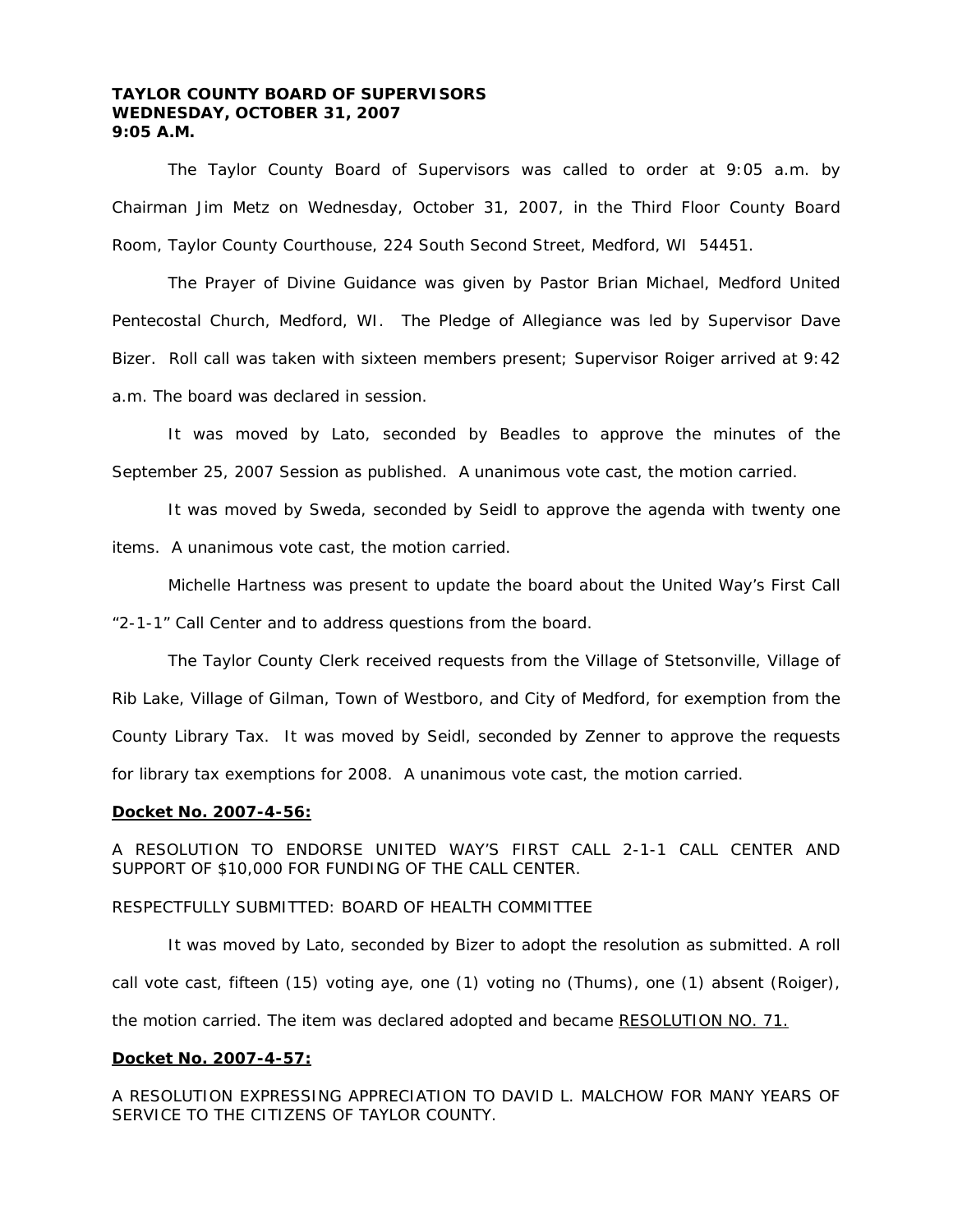RESPECTFULLY SUBMITTED: LAW ENFORCEMENT & EMERGENCY SERVICES COMMITTEE

It was moved by Seidl, seconded by Albrecht to adopt the resolution as submitted. A unanimous vote cast, the motion carried. The item was declared adopted and became RESOLUTION NO. 72.

#### **Docket No. 2007-4-58:**

A RESOLUTION TO APPROVE COUNTY BRIDGE AID FOR 2007 EXPENSES.

RESPECTFULLY SUBMITTED: HIGHWAY COMMITTEE & FINANCE COMMITTEE

 It was moved by Lato, seconded by Beadles to adopt the resolution as submitted. A unanimous vote cast, the motion carried. The item was declared adopted and became RESOLUTION NO. 73.

# **Docket No. 2007-4-59:**

A RESOLUTION APPROVING THE 2008 HIGHWAY DEPARTMENT EQUIPMENT SCHEDULE.

RESPECTFULLY SUBMITTED: HIGHWAY COMMITTEE & FINANCE COMMITTEE

# **TAYLOR COUNTY HIGHWAY DEPARTMENT 2008 EQUIPMENT SCHEDULE**

# **RESOURCES**

| 2007 ESTIMATED MACHINERY EARNINGS<br><b>TAX LEVY EQUIPMENT</b> | 346,000<br>154,000     |
|----------------------------------------------------------------|------------------------|
|                                                                |                        |
|                                                                | <b>TOTAL RESOURCES</b> |
| <b>EXPENDITURES</b>                                            |                        |
| 2 PATROL TRUCKS & EQUIPMENT                                    | 300,000                |
| PAINT SUPPLY TRUCK                                             | 100,000                |
| <b>MOWER TRACTOR</b>                                           | 60.000                 |

SHUTTLE TRACTOR **SHUTTLE TRACTOR 30,000** BETTERMENTS AND UNANTICIPATED 10.000 and 10.000 and 10.000 and 10.000 and 10.000 and 10.000 and 10.000 and 10.000 and 10.000 and 10.000 and 10.000 and 10.000 and 10.000 and 10.000 and 10.000 and 10.000 and 10.000 and 10.00

# **TOTAL EXPENDITURES \$500,000**

 It was moved by Seidl, seconded by Parent to adopt the resolution as submitted. A unanimous vote cast, the motion carried. The item was declared adopted and became

#### RESOLUTION NO. 74.

Supervisor Lato requested to dispense with the reading of Docket No. 2007-4-60.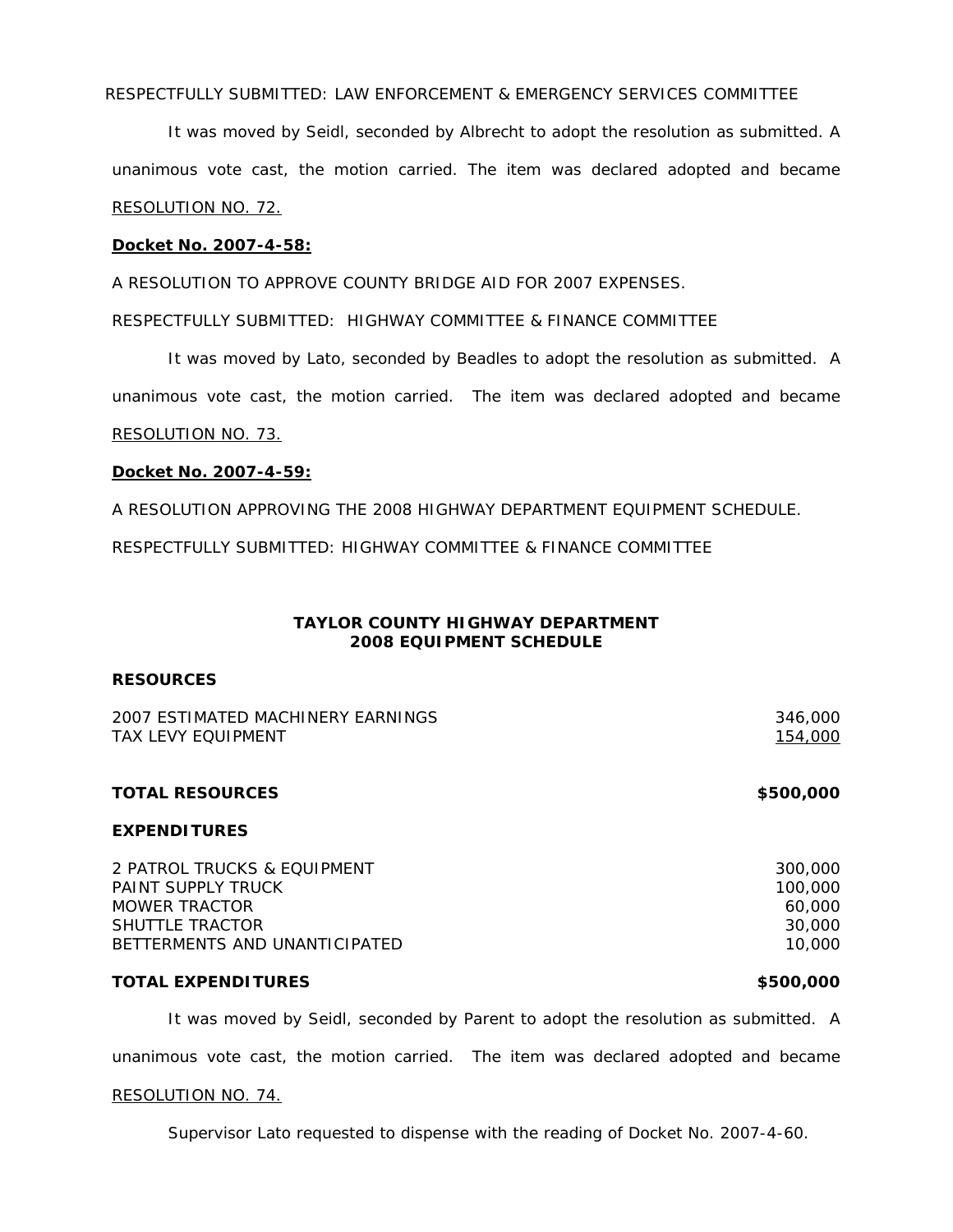# **Docket No. 2007-4-60:**

A RESOLUTION APPOINTING THE MEDICAL EXAMINER FOR TAYLOR COUNTY.

# RESPECTFULLY SUBMITTED: LAW ENFORCEMENT AND EMERGENCY SERVICES COMMITTEE & PERSONNEL COMMITTEE & FINANCE COMMITTEE

It was moved by Sweda, seconded by Thums, to adopt the resolution as submitted.

A unanimous vote cast, the motion carried. The item was declared adopted and became

# RESOLUTION NO. 75.

# **Docket No. 2007-4-61:**

AN ORDINANCE TO AMEND SECTION 7.13(1) and 7.13(3), MARRIAGE LICENSE APPLICATIONS, COUNTY CLERK, TAYLOR COUNTY CODE.

RESPECTFULLY SUBMITTED: FINANCE COMMITTEE & JIM METZ, COUNTY BOARD CHAIR

 It was moved by Parent, seconded by Werner, to adopt the ordinance as submitted. A unanimous vote cast, the motion carried. The item was declared adopted and became ORDINANCE NO. 545.

# **Docket No. 2007-4-62:**

# A RESOLUTION REQUESTING USE OF ADDITIONAL IMPACT FEES FOR TUCK POINTING AND WINDOW REPLACEMENT IN THE ORIGINAL PORTION OF THE COURTHOUSE.

# RESPECTFULLY SUBMITTED: FINANCE COMMITTEE

It was moved by Sweda, seconded by Albrecht to adopt the resolution as submitted. It was then moved by Zenner, seconded by Werner to amend the eighth paragraph, first sentence as follows: "NOW THEREFORE, LET IT BE RESOLVED that the Taylor County Board of Supervisors duly assembled this  $31<sup>st</sup>$  day of October 2007, does approve use of an additional amount of \$19,777.00 of transmission line impact fees from 2007 Forestry Department Excess Revenues for tuck pointing and window replacement in the original portion of the courthouse." A unanimous vote cast, the motion carried. It was then moved by Seidl, seconded by Werner to amend the eighth paragraph, by deleting the following sentence: "The \$19,777.00 will be transferred from the Environmental Impact Fees Account #101.65210.0000.5391 into the Courthouse Buildings-Capital Improvements Account #101.51940.0000.5822." A unanimous vote cast, the motion carried. The original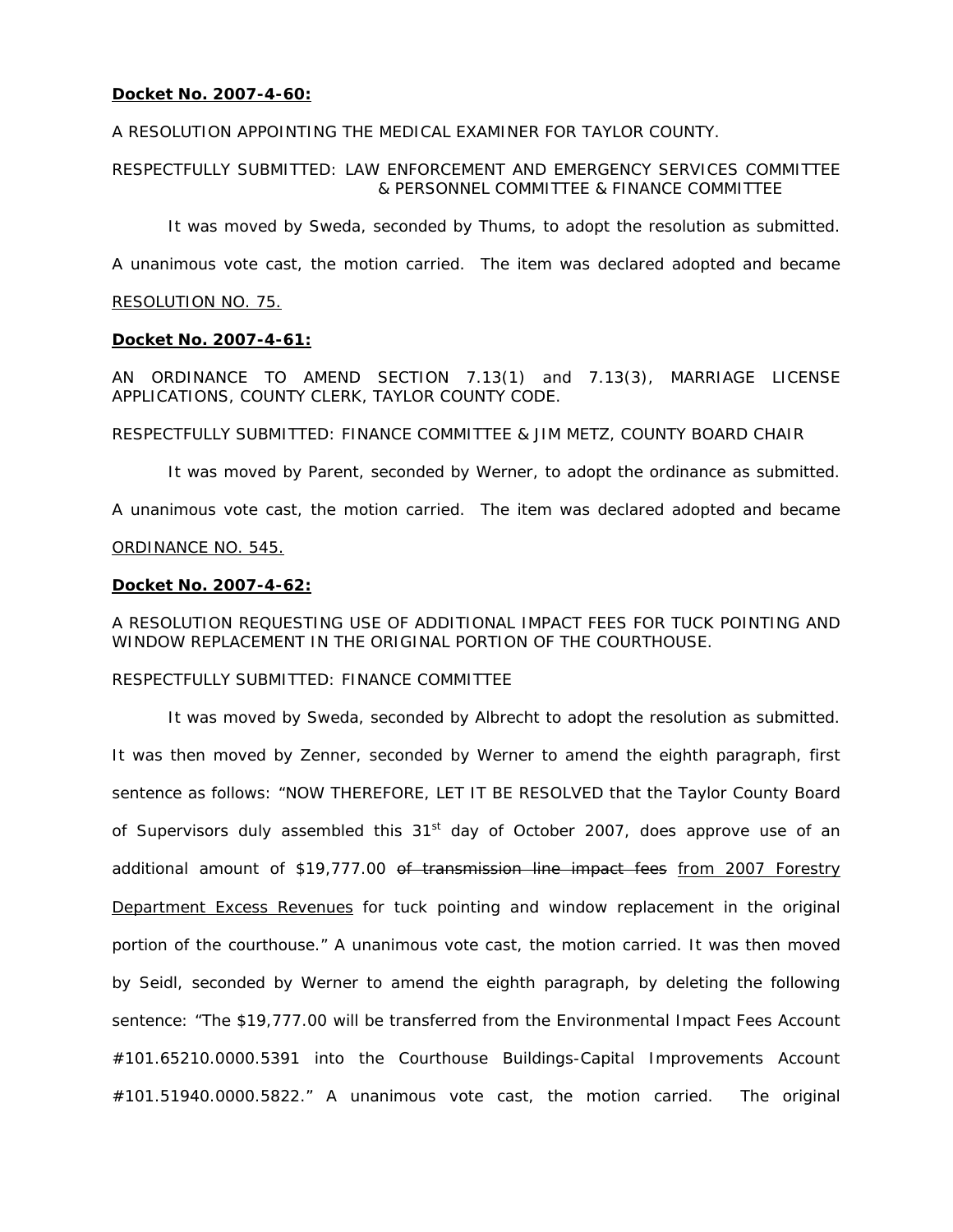resolution, as amended was voted on. A roll call vote cast, seventeen (17) voting aye, the motion carried. The item was declared adopted and became RESOLUTION NO. 76.

#### **Docket No. 2007-4-63:**

A RESOLUTION TO AUTHORIZE THE PURCHASE OF 40 ACRES OF LAND FOR ENTRY INTO THE TAYLOR COUNTY FOREST PROGRAM.

RESPECTFULLY SUBMITTED: FORESTRY & RECREATION COMMITTEE & FINANCE COMMITTEE

 It was moved by Zenner, seconded by Roiger, to adopt the resolution as submitted. A roll call vote cast, sixteen (16) voting aye, one (1) abstaining (Thums), the motion carried. The item was declared adopted and became RESOLUTION NO. 77.

#### **Docket No. 2007-4-64:**

A RESOLUTION TO APPROVE THE HIGHWAY EMPLOYEES, LOCAL 617, BARGAINING AGREEMENT FOR 2007-2008.

RESPECTFULLY SUBMITTED: PERSONNEL COMMITTEE & FINANCE COMMITTEE

 It was moved by Parent, seconded by Seidl, to adopt the resolution as submitted. A unanimous vote cast, the motion carried. The item was declared adopted and became RESOLUTION NO. 78.

Supervisor Sweda requested to dispense with the reading of Docket No. 2007-4-65.

#### **Docket No. 2007-4-65:**

A RESOLUTION TO ESTABLISH CERTAIN ACCOUNTS AS NON-LAPSING FOR 2008.

RESPECTFULLY SUBMITTED: FINANCE COMMITTEE

It was moved by Lato, seconded by Roiger to adopt the resolution as submitted. A unanimous vote cast, the motion carried. The item was declared adopted and became

# RESOLUTION NO. 79.

Chairman Metz called for a fifteen minute recess at 10:15 a.m.

 It was moved by Sweda, seconded by Seidl, to recess as County Board and reconvene as a Budget Hearing at 10:28 a.m. A unanimous vote cast, the motion carried.

# **BUDGET HEARING**

Supervisor Sweda appointed Fred Parent to be the Budget Hearing Chair.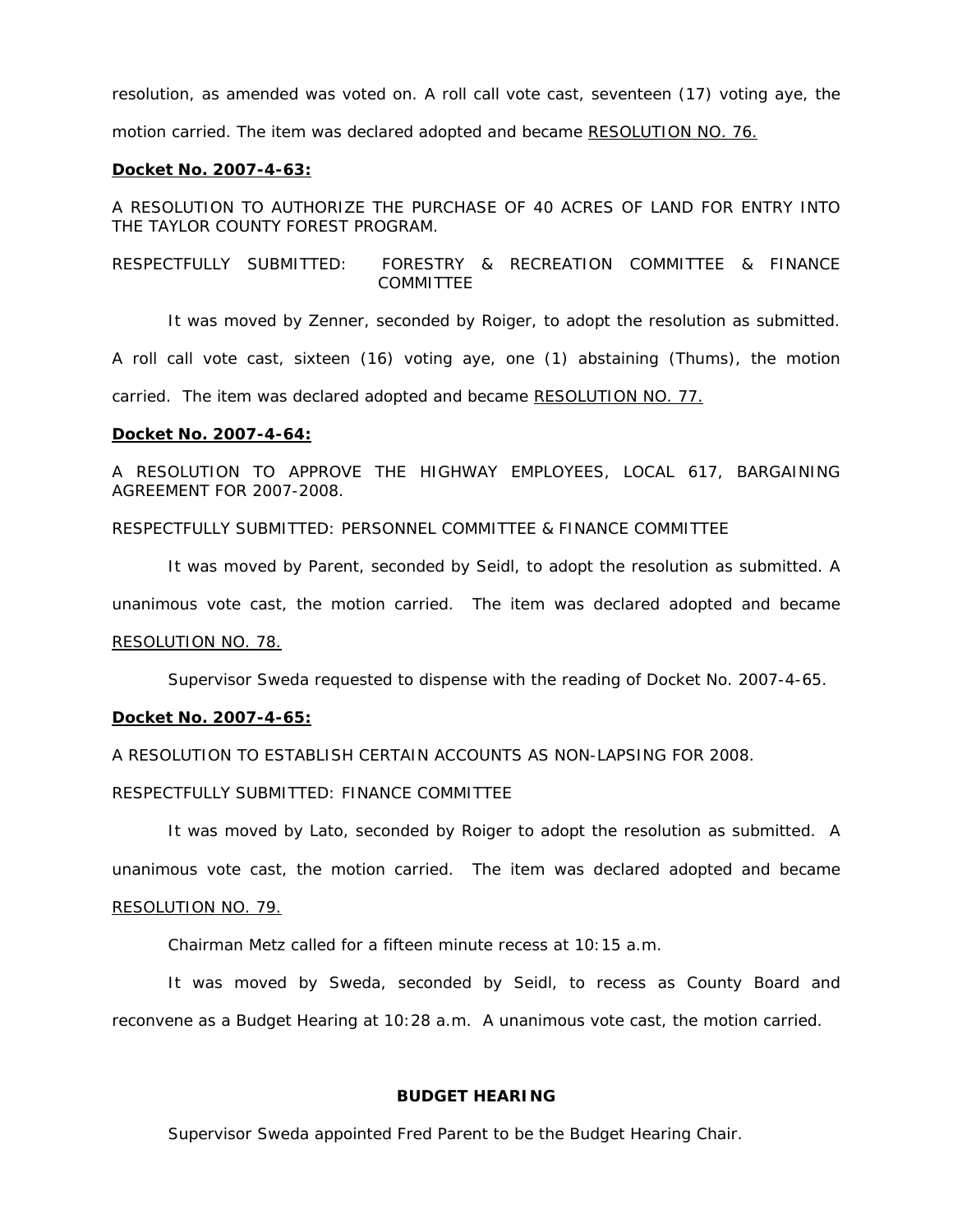Supervisor Parent reviewed the debt service report and proposed budget summary. County Clerk Bruce Strama then proceeded with the reading of the 2008 year summarized budget.

 It was moved by Lewis, seconded by Seidl to increase Sundry Unclassified, Account No. 101-51990-0000-5395, by \$10,000.00 for a total of \$15,000.00. A roll call vote cast, sixteen (16) voting aye, one (1) opposed (Thums), the motion carried.

 It was moved by Lato, seconded by Zenner to increase County Bridge Aid, Account No. 101-64240-0000-5829, by \$5,137.00 for a total of \$45,137.00. A unanimous vote cast, the motion carried.

 It was moved by Zenner, seconded by Sweda to decrease the budget in Fund Balance Applied to Budget, Account No. 101-49000-0000-4930, by \$178,224.00 for a total of \$440,000.00. A unanimous vote cast, the motion carried.

 It was then moved by Roiger, seconded by Krug to approve the Taylor County Budget as amended. A unanimous vote cast, the motion carried.

It was moved by Sweda, seconded by Seidl to adjourn as a Budget Hearing at 11:10

a.m. and reconvene as a County Board. A unanimous vote cast, the motion carried.

Chairman Jim Metz called the County Board back in session at 11:10 a.m.

It was moved by Sweda, seconded by Seidl to present the 2008 budget, as amended,

to the County Board with a levy of \$8,729,361.00. A unanimous vote cast, the motion carried.

#### **Docket No. 2007-4-66:**

A RESOLUTION TO APPROVE THE 2008 ANNUAL BUDGET FOR TAYLOR COUNTY AND TO APPROVE THE TAX LEVY TO BE APPORTIONED TO LOCAL DISTRICTS.

# RESPECTFULLY SUBMITTED: FINANCE COMMITTEE

It was moved by Seidl, seconded by Zenner to adopt the resolution as submitted with a tax levy of \$8,729,361 which is a 4.0% increase from the 2007 levy with a mill rate of \$7.01 per \$1,000 of equalized valuation, which is a 43 cent decrease in mill rate from 2007. A roll call vote was cast; seventeen (17) voting aye, the item was declared adopted and became RESOLUTION NO. 80.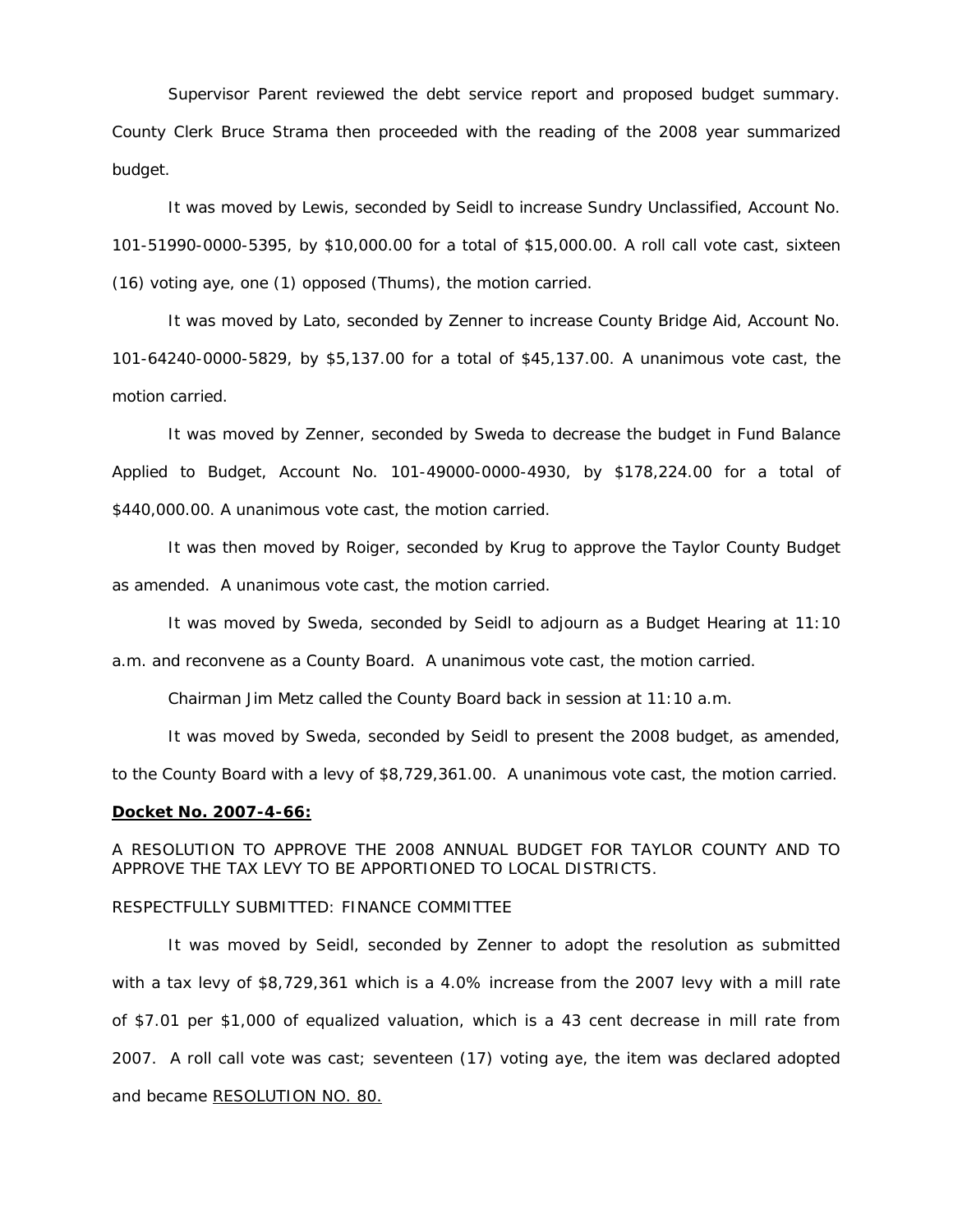It was moved by Albrecht, seconded by Bizer to adjourn subject to the call of the Chair. A unanimous vote cast, the motion carried. The meeting adjourned at 11:15 p.m.

Bruce P. Strama Taylor County Clerk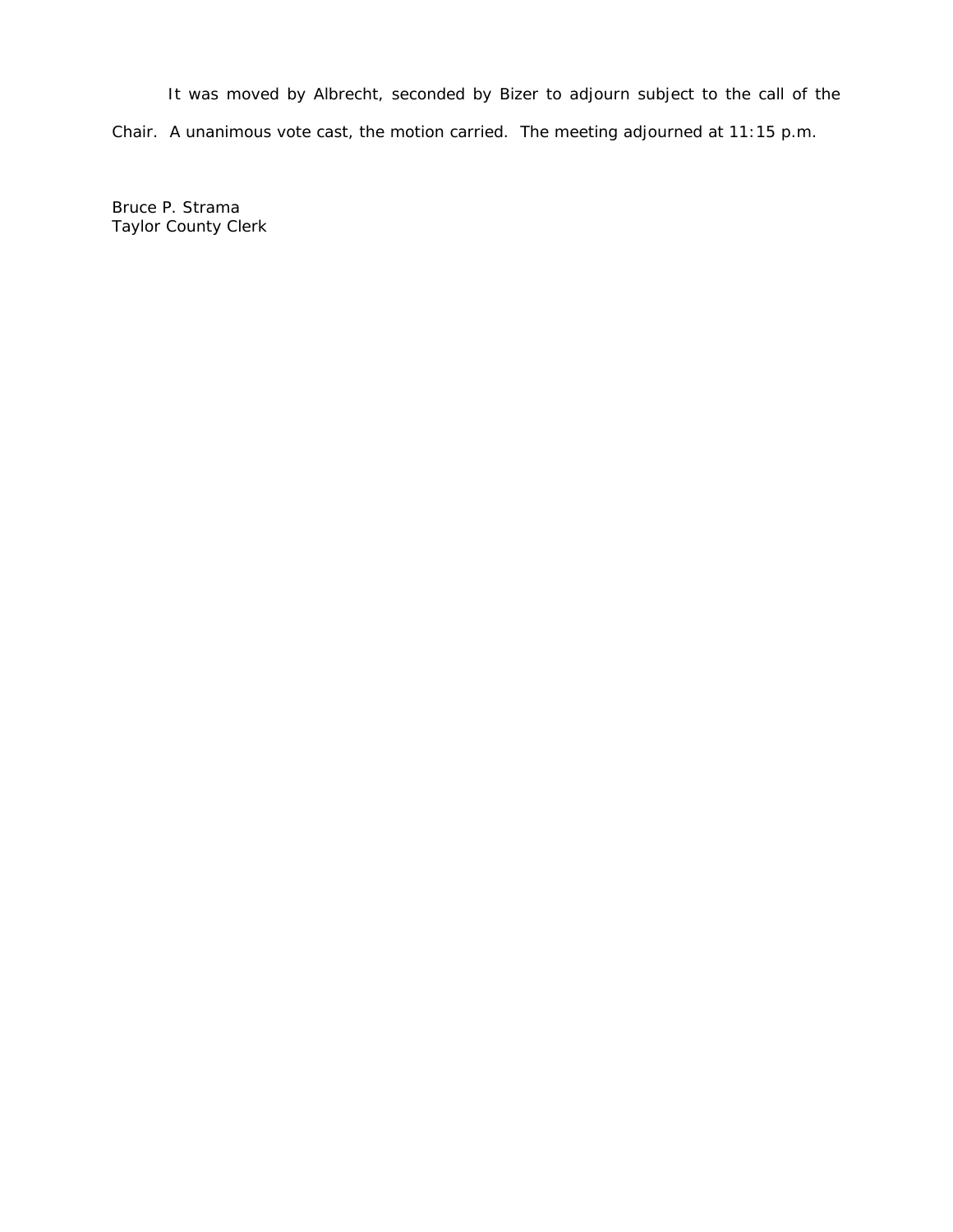# **TAYLOR COUNTY BOARD OF SUPERVISORS TUESDAY, SEPTEMBER 25, 2007 10:02 A.M.**

 The Taylor County Board of Supervisors was called to order at 10:02 a.m. by Chairman Jim Metz on Tuesday, September 25, 2007, in the Third Floor County Board Room, Taylor County Courthouse, 224 South Second Street, Medford, WI 54451.

 The Prayer of Divine Guidance was given by Father John Long, Saint Peter & Paul's Catholic Church, Gilman, WI. The Pledge of Allegiance was led by Supervisor Dennis Fuchs. Roll call was taken with sixteen members present; Supervisor Beadles was on an excused absence. A quorum being present, the board was declared in session.

 It was moved by Bix, seconded by Lato to approve the minutes of the June 28, 2007 Session as published. A unanimous vote cast, the motion carried.

 Bruce Strama, County Clerk, read correspondence from the Town of Grover which thanked the Taylor County Board of Supervisors for their financial contribution towards the construction of the Perkinstown Park Pavilion. Pictures of the pavilion were passed around for the supervisors to view. The letter and pictures will be placed on file in the County Board office. The Board of Supervisors moved to Docket No. 2007-3-38.

 Sheldon Johnson, Northwest Regional Planning Commission, was present to update the board on the Land Use Comprehensive Plan.

#### **Docket No. 2007-3-38:**

AN ORDINANCE TO CREATE CHAPTER 48, TAYLOR COUNTY COMPREHENSIVE PLAN, WHICH WILL ADOPT THE COMPREHENSIVE PLAN OF THE COUNTY OF TAYLOR, WISCONSIN. RESPECTFULLY SUBMITTED: LAND USE ADVISORY COMMITTEE

 It was moved by Lewis, seconded by Roiger to adopt the ordinance as submitted. County Clerk Bruce Strama stated that approval of the ordinance were to include the recommended changes from the letter and table dated September 6, 2007, from Sheldon Johnson, that is attached to the ordinance. Supervisor Seidl requested to dispense with the reading of the attached amendments. A roll call vote cast on the ordinance, letter and table, fifteen (15) voting aye, one (1) voting no, (Sweda), and one (1) absent, (Beadles), the motion carried. The item was declared adopted and became ORDINANCE NO. 543.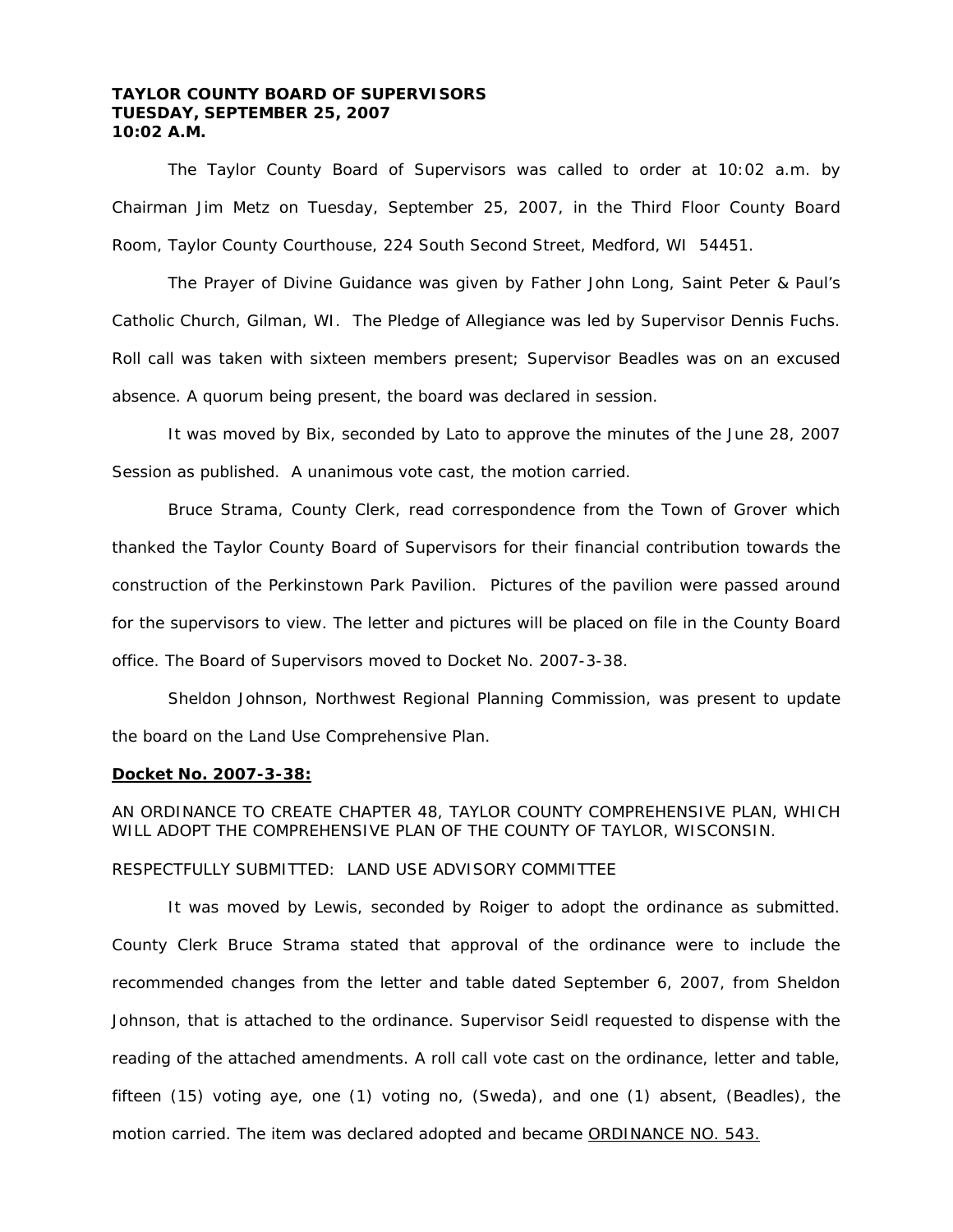Bruce Strama, County Clerk, moved to agenda Docket No. 2007-3-37.

#### **Docket No. 2007-3-37:**

A RESOLUTION EXPRESSING APPRECIATION TO ARLENE STRAMA FOR MANY YEARS OF DEDICATED SERVICE TO THE CITIZENS OF TAYLOR COUNTY.

#### RESPECTFULLY SUBMITTED: HUMAN SERVICES BOARD

 It was moved by Seidl, seconded by Bix to adopt the resolution as submitted. A unanimous vote cast, the motion carried. The item was declared adopted and became RESOLUTION NO. 53.

# **(Tabled item from 6-28-2007 – Docket No. 2007-2-36):**

A RESOLUTION TO FREEZE SPENDING OF POWER LINE IMPACT FEES FOR TWO YEARS AND FOLLOWING THE TWO YEAR FREEZE TO USE ONLY THE INTEREST FROM THE REMAINING TOTAL FOR APPROVED PROJECTS.

# RESPECTFULLY SUBMITTED: FINANCE COMMITTEE

 It was moved by Bix, seconded by Zenner to take this item from the table for discussion. A unanimous vote cast, the motion carried. It was moved by Zenner, seconded by Lato, to amend Paragraph 7 of the resolution to read as follows: "WHEREAS, in a case where use of the line impact fees is considered appropriate within the two year freeze, a 2/3 vote by the County Board would be sufficient to override the freeze allowing allow both remaining impact fees and accrued interest to be used for the approved project." A unanimous vote cast, the motion carried. It was then moved by Southworth, seconded by Lewis, to amend the resolution to use three-fourths (¾) of the annual interest and leave the principal for accrual of interest. A roll call vote was taken, eight (8) voting aye, (Seidl, Bix, Werner, Southworth, Zenner, Albrecht, Thums, Lewis), eight (8) voting no, (Roiger, Bizer, Fuchs, Lato, Sweda, Krug, Parent, Metz), one (1) absent, (Beadles), the motion failed. It was then moved by Bix, seconded by Zenner to amend Paragraph 8 of the resolution by deleting the words "until July 1, 2009". A unanimous vote cast, the motion carried. It was moved by Zenner, seconded by Seidl, to approve the resolution as amended. A roll call vote cast, sixteen (16) voting aye, one (1) absent, (Beadles), the motion carried. The item was declared adopted and became RESOLUTION NO. 54.

## **Docket No. 2007-3-39:**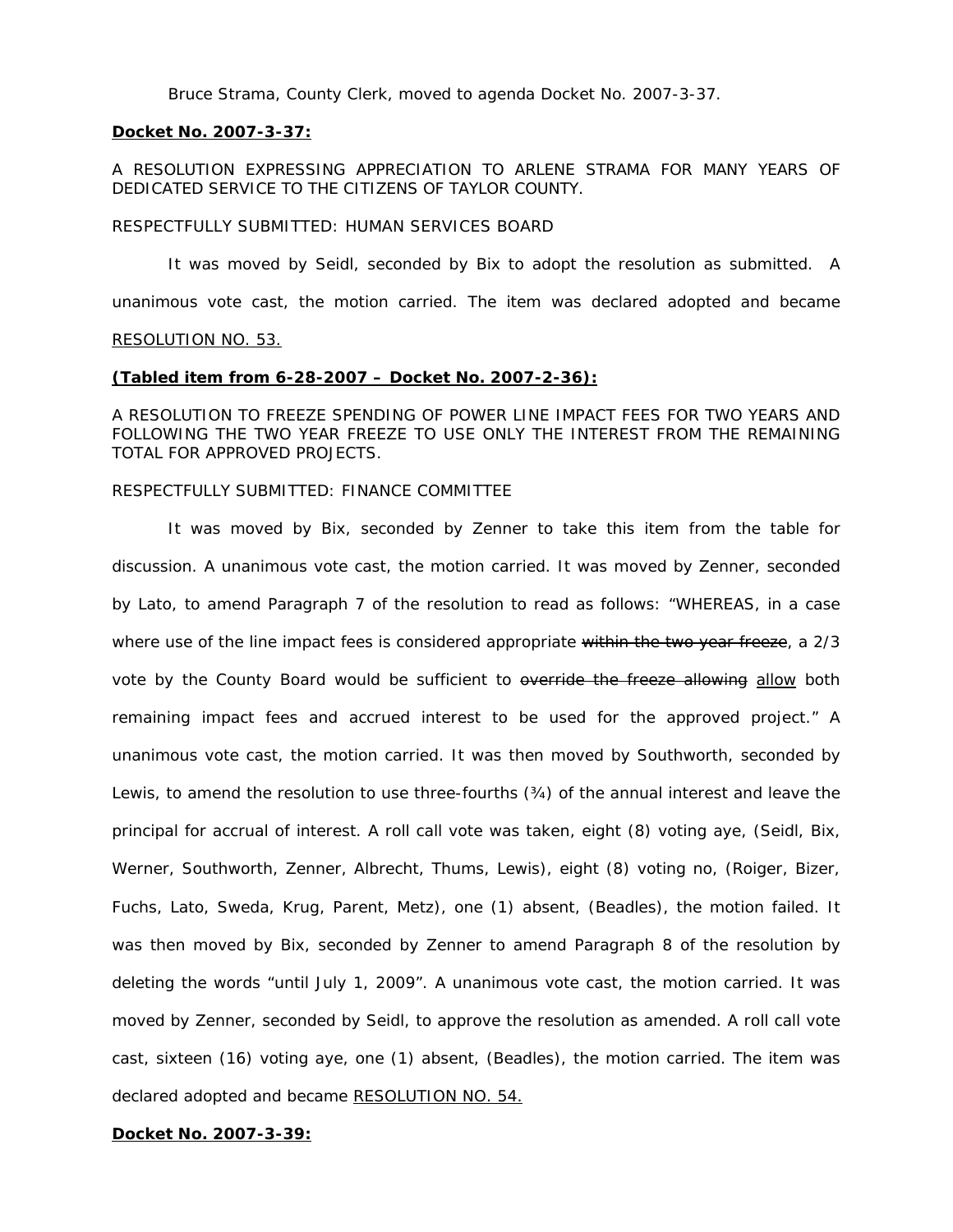RESOLUTION TO SUPPORT THE PRESERVATION AND FUNDING OF THE PRIVATE ONSITE WASTEWATER TREATMENT SYSTEM REPLACEMENT/REHABILITATION FINANCIAL ASSISTANCE PROGRAM.

#### RESPECTFULLY SUBMITTED: TAYLOR COUNTY ZONING COMMITTEE

It was moved by Sweda, seconded by Lato to adopt the resolution as submitted. Zoning Administrator Larry Peterson was present to answer questions from the board. A roll call vote cast, fifteen (15) voting aye, one voting (1) no, (Lewis), one (1) absent, (Beadles), the motion carried. The item was declared adopted and became RESOLUTION NO. 55.

**Docket No. 2007-3-40:**

A RESOLUTION FOR APPROVAL OF APPLICATION INTO THE FARMLAND PRESERVATION PROGRAM – BERRY & HEIDEN.

RESPECTFULLY SUBMITTED: LAND CONSERVATION COMMITTEE

 It was moved by Lato, seconded by Zenner to adopt the resolution as submitted. A unanimous vote cast, the motion carried. The item was declared adopted and became RESOLUTION NO. 56.

#### **Docket No. 2007-3-41:**

A RESOLUTION FOR APPROVAL OF APPLICATION INTO THE FARMLAND PRESERVATION PROGRAM – SKILLE & GLEBKE.

# RESPECTFULLY SUBMITTED: LAND CONSERVATION COMMITTEE

It was moved by Bix, seconded by Zenner to adopt the resolution as submitted. A

unanimous vote cast, the motion carried. The item was declared adopted and became

# RESOLUTION NO. 57.

#### **Docket No. 2007-3-42:**

A RESOLUTION AUTHORIZING THE PURCHASE AND INSTALLATION OF ADDITIONAL WARNING SIRENS.

#### RESPECTFULLY SUBMITTED: LAW ENFORCEMENT AND EMERGENCY SERVICES COMMITTEE

 It was moved by Seidl, seconded by Parent to adopt the resolution as submitted. A motion was made by Bix, seconded by Seidl, to amend the words "Resolution No. 56" to "Resolution No. 36" in Paragraph 1 of the resolution. A unanimous vote cast, the motion carried. Supervisor Seidl asked for an informal show of hands for the support of placing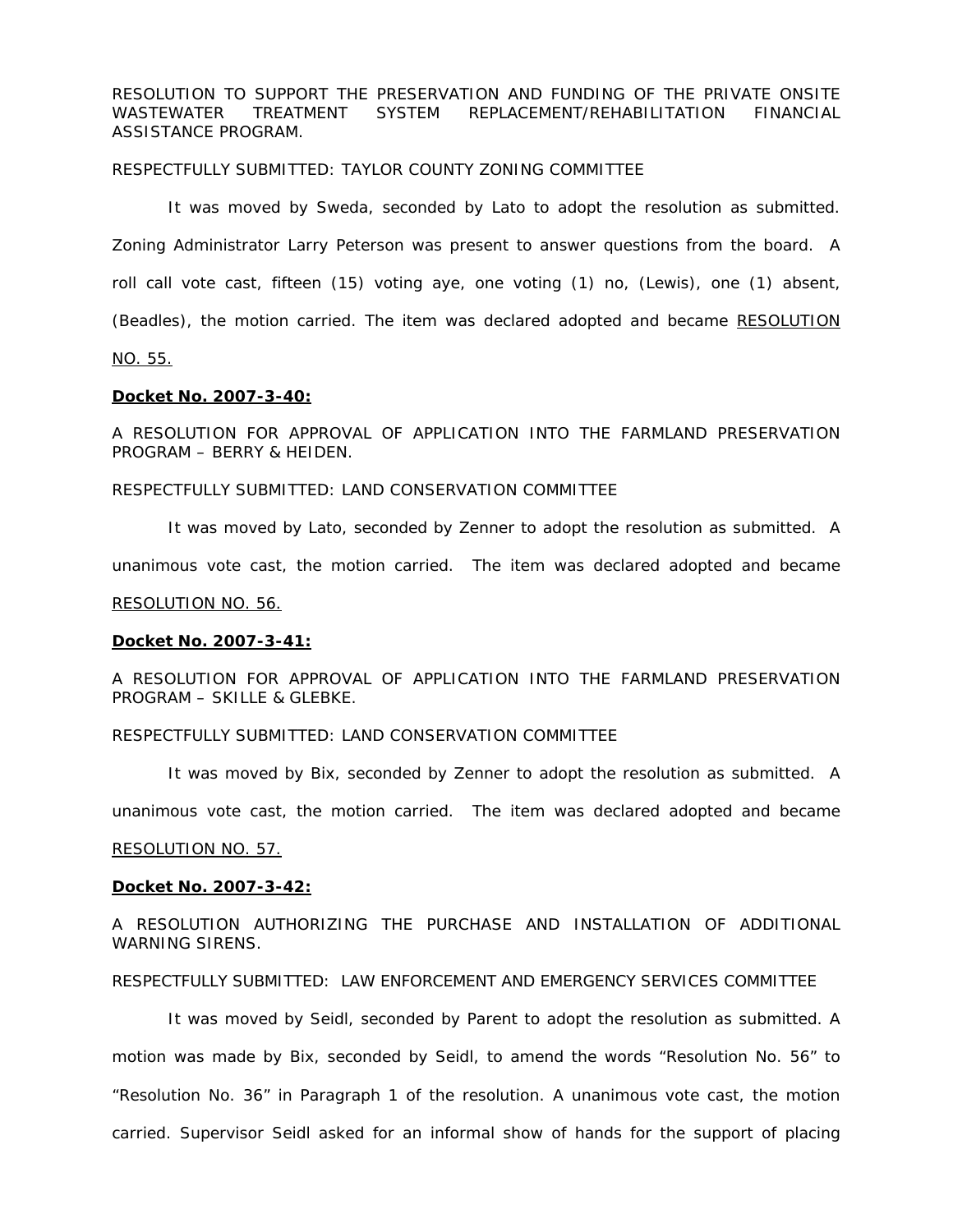three more sirens at Lake Esadore, Chelsea and Perkinstown. He received a unanimous show of hands. A roll call vote was cast to approve the original motion as amended, sixteen (16) voting aye, one (1) absent, (Beadles), the motion carried. The item was declared adopted and became RESOLUTION NO. 58.

# **Docket No. 2007-3-43:**

AN ORDINANCE TO AMEND SECTION 3.07(2)(a), EMPLOYEE HEALTH INSURANCE, TAYLOR COUNTY CODE.

RESPECTFULLY SUBMITTED: PERSONNEL COMMITTEE & JIM METZ, COUNTY BOARD CHAIR

It was moved by Parent, seconded by Lato to adopt the ordinance as submitted. A

unanimous vote cast, the motion carried. The item was declared adopted and became

# ORDINANCE NO. 544.

# **Docket No. 2007-3-44:**

A RESOLUTION AMENDING RESOLUTION 39, ADOPTED ON APRIL 17, 2007, WHICH WAS APPROVING THE USE OF TRANSMISSION LINE IMPACT FEE (TLIF) FUNDS ON THE MILLER DAM SHELTER EXPANSION PROJECT.

RESPECTFULLY SUBMITTED: BUILDINGS, GROUNDS & PARKS COMMITTEE & FINANCE COMMITTEE & FORESTRY & RECREATION COMMITTEE

It was moved by Zenner, seconded by Albrecht to adopt the resolution as submitted.

A unanimous vote cast, the motion carried. The item was declared adopted and became

# RESOLUTION NO. 59.

# **Docket No. 2007-3-45:**

A RESOLUTION TO APPROVE INSURING TAYLOR COUNTY BUILDINGS AND OTHER PROPERTY WITH THE LOCAL GOVERNMENT PROPERTY INSURANCE FUND.

RESPECTFULLY SUBMITTED: FINANCE & INSURANCE COMMITTEE & JIM METZ, COUNTY BOARD CHAIR

It was moved by Parent, seconded by Bix, to adopt the resolution as submitted.

Marie Koerner, Human Resource Manager, was present to answer questions from the Board.

A unanimous vote cast, the motion carried. The item was declared adopted and became

RESOLUTION NO. 60.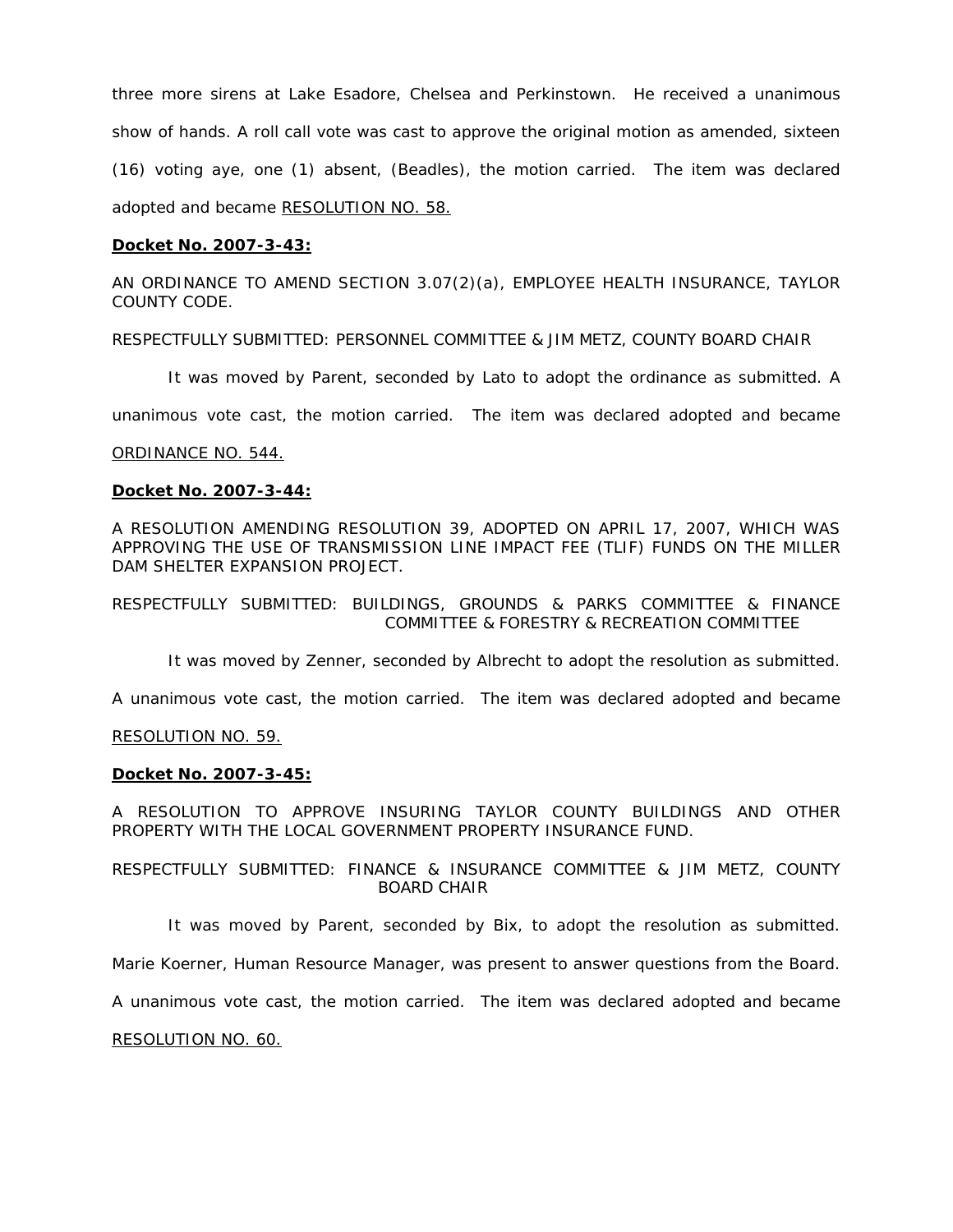It was moved by Lato, seconded by Sweda to act on Docket No.'s 2007-3-46, 2007-

3-47, 2007-3-48 and 2007-3-49 together and to dispense with the reading of the four (4)

resolutions. A unanimous vote cast, the motion carried.

# **Docket No. 2007-3-46:**

A RESOLUTION CHANGING SUPERVISORY DISTRICT BOUNDARIES IN DISTRICTS #1 AND #5 RESULTING FROM CITY OF MEDFORD ANNEXATIONS.

RESPECTFULLY SUBMITTED: JIM METZ, COUNTY BOARD CHAIR

# **Docket No. 2007-3-47:**

A RESOLUTION CHANGING SUPERVISORY DISTRICT BOUNDARIES IN DISTRICTS #2 AND #5 RESULTING FROM CITY OF MEDFORD ANNEXATIONS.

RESPECTFULLY SUBMITTED: JIM METZ, COUNTY BOARD CHAIR

#### **Docket No. 2007-3-48:**

A RESOLUTION CHANGING SUPERVISORY DISTRICT BOUNDARIES IN DISTRICTS #3, #7 AND #8 RESULTING FROM CITY OF MEDFORD ANNEXATIONS.

RESPECTFULLY SUBMITTED: JIM METZ, COUNTY BOARD CHAIR

#### **Docket No. 2007-3-49:**

A RESOLUTION CHANGING SUPERVISORY DISTRICT BOUNDARIES IN DISTRICTS #4 AND #5 RESULTING FROM CITY OF MEDFORD ANNEXATIONS.

RESPECTFULLY SUBMITTED: JIM METZ, COUNTY BOARD CHAIR

It was moved by Sweda, seconded by Seidl to adopt the resolutions as submitted. A

unanimous vote cast, the motion carried. The items were declared adopted and became

RESOLUTION NO. 61, 62, 63, and 64, consecutively.

#### **Docket No. 2007-3-50:**

A RESOLUTION TO APPROVE AN AGREEMENT WITH THE NON-REPRESENTED EMPLOYEES FOR 2007-2008.

RESPECTFULLY SUBMITTED: PERSONNEL COMMITTEE & FINANCE COMMITTEE

It was moved by Parent, seconded by Seidl to adopt the resolution as submitted. A

unanimous vote cast, the motion carried. The item was declared adopted and became

#### RESOLUTION NO. 65.

# **Docket No. 2007-3-51:**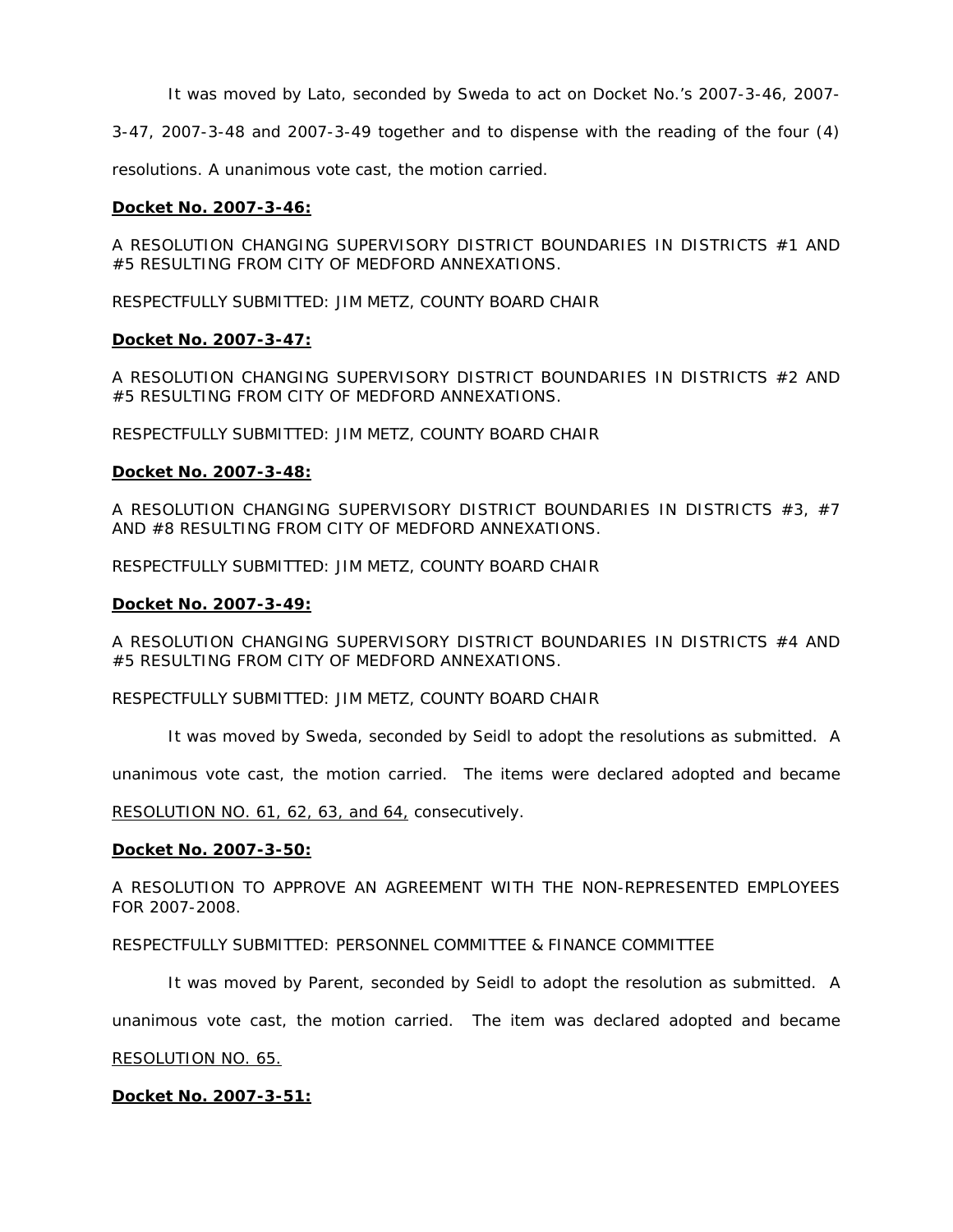A RESOLUTION TO COMPENSATE EVERETT B. HALE FOR THE 2007 SALARY INCREASE WHILE HE WAS CORPORATION COUNSEL IN 2007.

# RESPECTFULLY SUBMITTED: FINANCE COMMITTEE & PERSONNEL COMMITTEE

It was moved by Sweda, seconded by Zenner to adopt the resolution as submitted.

A unanimous vote cast, the motion carried. The item was declared adopted and became

#### RESOLUTION NO. 66.

It was moved by Sweda, seconded by Zenner to dispense with the reading of Docket

No.'s 2007-3-52 and 2007-3-53. A unanimous vote cast, the motion carried.

# **Docket No. 2007-3-52:**

A RESOLUTION TO APPROVE THE SHERIFF'S DEPARTMENT SERGEANT'S BARGAINING AGREEMENT FOR 2007-2009.

# RESPECTFULLY SUBMITTED: PERSONNEL COMMITTEE & FINANCE COMMITTEE

 It was moved by Bix, seconded by Lewis to adopt the resolution as submitted. A unanimous vote cast, the motion carried. The item was declared adopted and became

#### RESOLUTION NO. 67.

#### **Docket No. 2007-3-53:**

A RESOLUTION TO APPROVE THE PROFESSIONAL EMPLOYEES, LOCAL 662, BARGAINING AGREEMENT FOR 2007-2009.

# RESPECTFULLY SUBMITTED: PERSONNEL COMMITTEE & FINANCE COMMITTEE

It was moved by Lato, seconded by Bix, to adopt the resolution as submitted. A

unanimous vote cast, the motion carried. The item was declared adopted and became

#### RESOLUTION NO. 68.

Supervisor Parent requested to dispense with the reading of the Corporation Counsel

contract.

#### **Docket No. 2007-3-54:**

A RESOLUTION TO APPROVE AN AGREEMENT WITH ATTORNEY STEVEN P. ANDERSON FOR LEGAL SERVICES AS TAYLOR COUNTY CORPORATION COUNSEL IN 2008.

#### RESPECTFULLY SUBMITTED: EXECUTIVE COMMITTEE & PERSONNEL COMMITTEE

 It was moved by Sweda, seconded by Bix, to adopt the resolution as submitted. Marie Koerner was present to answer any questions from the Board. A roll call vote cast,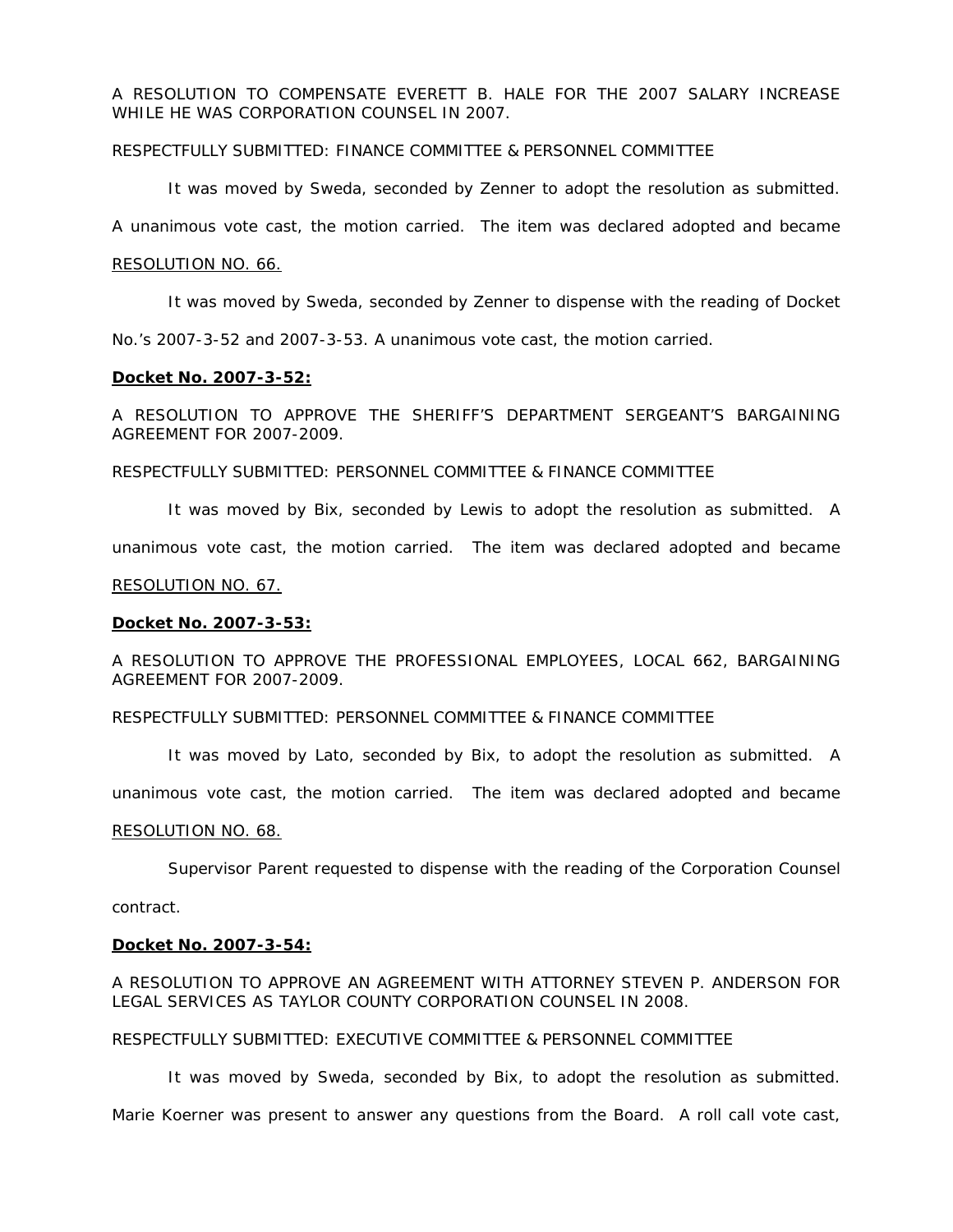fifteen (15) voting aye, one (1) voting no, (Southworth), one (1) absent, (Beadles) the motion carried. The item was declared adopted and became RESOLUTION NO. 69.

#### **Docket No. 2007-3-55:**

A RESOLUTION APPROVING THE CONSTRUCTION OF A FIRE DEPARTMENT TRAINING TOWER AT THE TAYLOR COUNTY HIGHWAY DEPARTMENT MEDFORD FACILITY.

#### RESPECTFULLY SUBMITTED: TAYLOR COUNTY HIGHWAY COMMITTEE

 It was moved by Bix, seconded by Krug, to adopt the resolution as submitted. Highway Commissioner Tom Toepfer was present to answer any questions from the board and to present a sample picture of the proposed tower. A unanimous vote cast, the motion carried. The item was declared adopted and became RESOLUTION NO. 70.

 It was moved by Roiger, seconded by Seidl, to approve the Taylor County Forest Annual Work Plan for 2008. A unanimous vote cast, the motion carried.

 It was moved by Sweda, seconded by Bix, to approve the Taylor County Human Services Annual Report for 2006. A unanimous vote cast, the motion carried.

Supervisor Fuchs requested to be dismissed at 11:20 a.m. The request was granted.

It was moved by Southworth, seconded by Albrecht, to adjourn subject to the call of the Chair. A unanimous vote cast, the motion carried. The meeting adjourned at 11:22 a.m.

The next meeting of the Taylor County Board will be held on October 31, 2007.

Bruce P. Strama Taylor County Clerk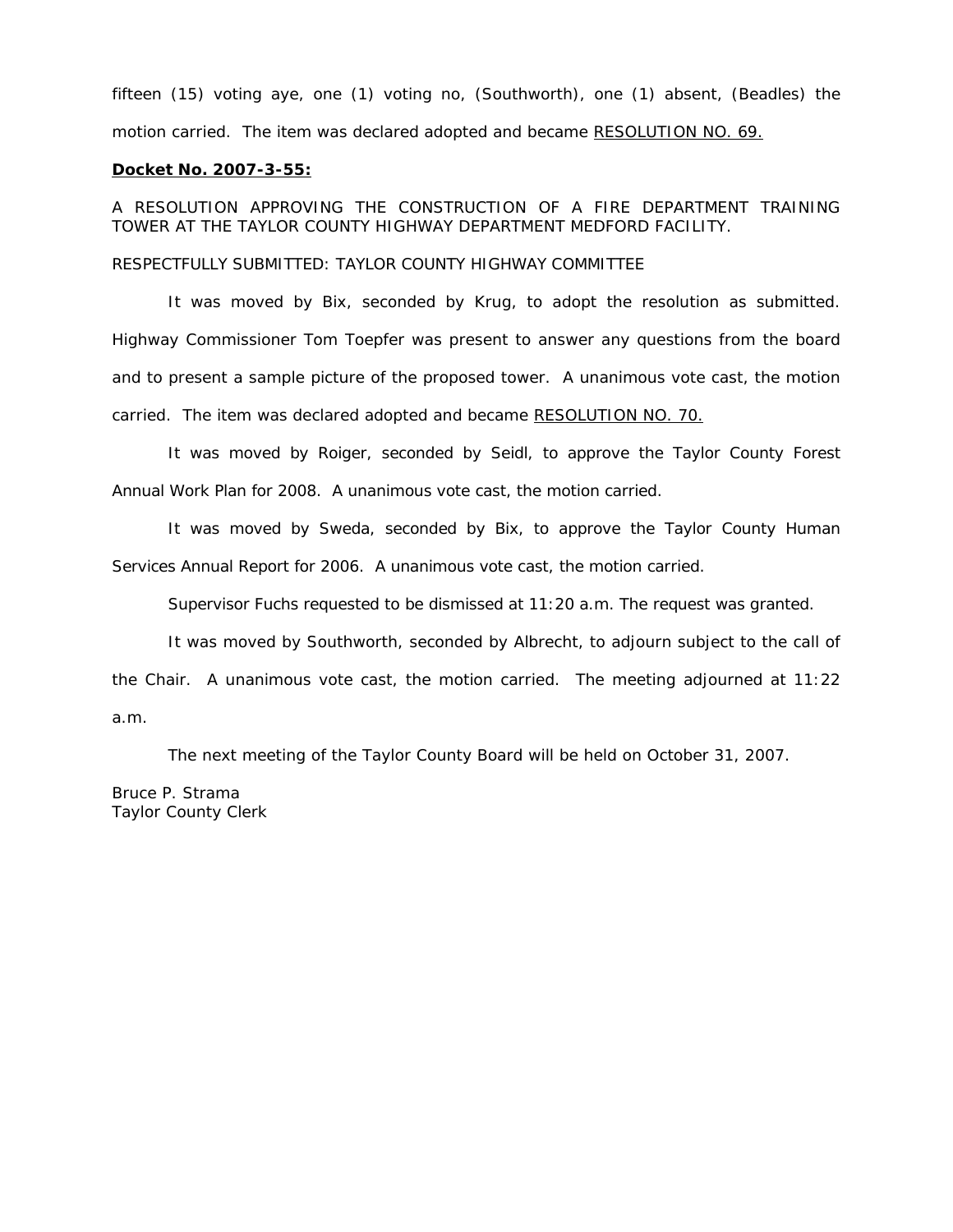# **TAYLOR COUNTY BOARD OF SUPERVISORS THURSDAY, JUNE 28, 2007 10:00 A.M.**

 The Taylor County Board of Supervisors was called to order at 10:00 a.m. by Chairman Jim Metz on Thursday, June 28, 2007, in the Third Floor County Board Room, Taylor County Courthouse, 224 South Second Street, Medford, WI 54451.

 The Prayer of Divine Guidance was given by Pastor Gregory Langdon, The Rock Church, Gilman, WI. The Pledge of Allegiance was led by Supervisor Diane Albrecht. Roll call was taken with fifteen members present; Supervisors Seidl and Fuchs were on excused absences. A quorum being present, the board was declared in session.

 It was moved by Bix, seconded by Lewis to approve the minutes of the April 17, 2007 Session as published. A unanimous vote cast, the motion carried.

#### **Item 2007-2-28:**

A RESOLUTION EXPRESSING APPRECIATION TO IRMA EGGERT FOR HER MANY YEARS OF SERVICE TO TAYLOR COUNTY.

RESPECTFULLY SUBMITTED: TAYLOR COUNTY COMMISSION ON AGING

 It was moved by Thums, seconded by Parent to adopt the resolution as submitted. A unanimous vote cast, the motion carried. The item was declared adopted and became

# RESOLUTION NO. 45.

#### **Item 2007-2-29:**

A RESOLUTION EXPRESSING APPRECIATION TO JACK KAY FOR MANY YEARS OF DEDICATED SERVICE TO THE CITIZENS OF TAYLOR COUNTY.

RESPECTFULLY SUBMITTED: LAW ENFORCEMENT AND EMERGENCY SERVICES COMMITTEE

It was moved by Sweda, seconded by Lato to adopt the resolution as submitted. A

unanimous vote cast, the motion carried. The item was declared adopted and became

#### RESOLUTION NO. 46.

Chairman Jim Metz presented a retirement plaque to Jack Kay for his years of service

to Taylor County.

# **Report of Committee - Item 2007-1-27:**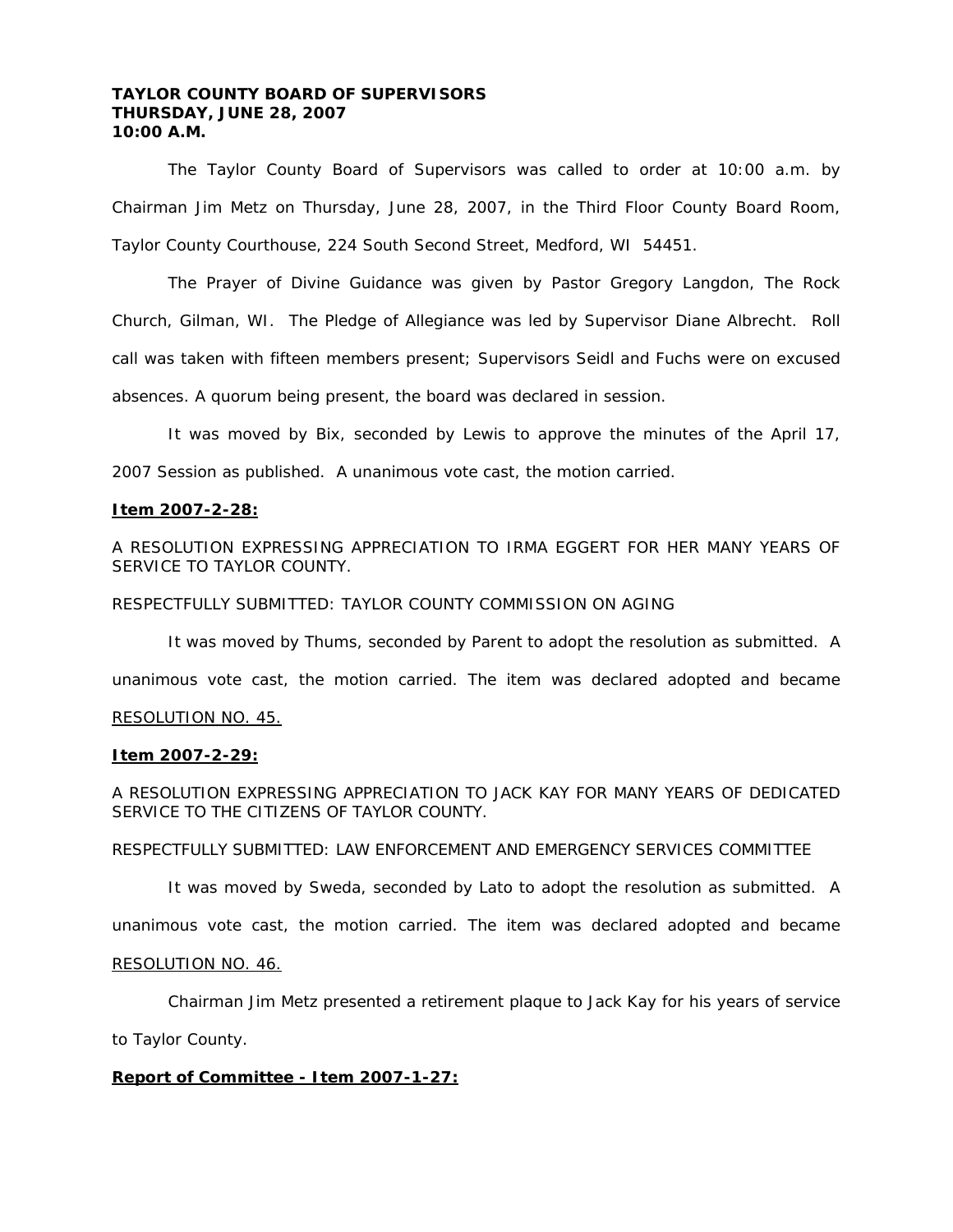We your Land Use Advisory Committee to whom was referred the Item No. 2007-1- 27, a resolution to place the question "Shall the Taylor County Board of Supervisors enact an ordinance adopting a Taylor County comprehensive plan, per Section 66.1001, Wisconsin State Statutes?" on a county-wide referendum, recommend the same be rejected.

RESPECTFULLY SUBMITTED: LAND USE ADVISORY COMMITTEE

 It was moved by Lewis, seconded by Lato to approve the Report of Committee and adopt the resolution as submitted. Supervisor Lewis then amended his motion and Supervisor Lato then amended his second to reject the resolution as submitted. A roll call vote cast, fifteen (15) voting aye, two (2) absent, (Seidl, Fuchs), the motion carried. The resolution was declared rejected.

#### **Item 2007-2-30:**

A RESOLUTION TO APPROVE A GRIEVANCE SETTLEMENT AGREEMENT WITH MARGARET (PEGGY) KELLNHOFER TO INCLUDE A PAYMENT OF \$8,000.00.

RESPECTFULLY SUBMITTED: PERSONNEL COMMITTEE & FINANCE COMMITTEE

It was moved by Lato, seconded by Parent to adopt the resolution as submitted. A roll call vote cast, fifteen (15) voting aye, two (2) absent, (Seidl, Fuchs), the motion carried. The item was declared adopted and became RESOLUTION NO. 47.

#### **Item 2007-2-31:**

A RESOLUTION TO APPROVE \$7628.82 PAYMENT FOR PLACEMENT OF CULVERTS ALONG COUNTY ROAD E.

RESPECTFULLY SUBMITTED: TAYLOR COUNTY ZONING COMMITTEE

 It was moved by Krug, seconded by Roiger to adopt the resolution as submitted. A motion was made by Sweda, seconded by Bix to amend the title and the last paragraph of the resolution to read as follows. The title will read: "A RESOLUTION TO APPROVE \$4,670.00 PAYMENT FOR ENGINEERING FEES ASSOCIATED WITH PLACEMENT OF CULVERTS ALONG COUNTY ROAD E." The fifth paragraph will be amended to read as follows: "THEREFORE, BE IT RESOLVED, on this  $28<sup>th</sup>$  day of June, 2007, the Taylor County Board of Supervisors approves Taylor County to reimburse the Esadore Area Lake Association \$4,670.00 for engineering fees associated with the culvert placement project along County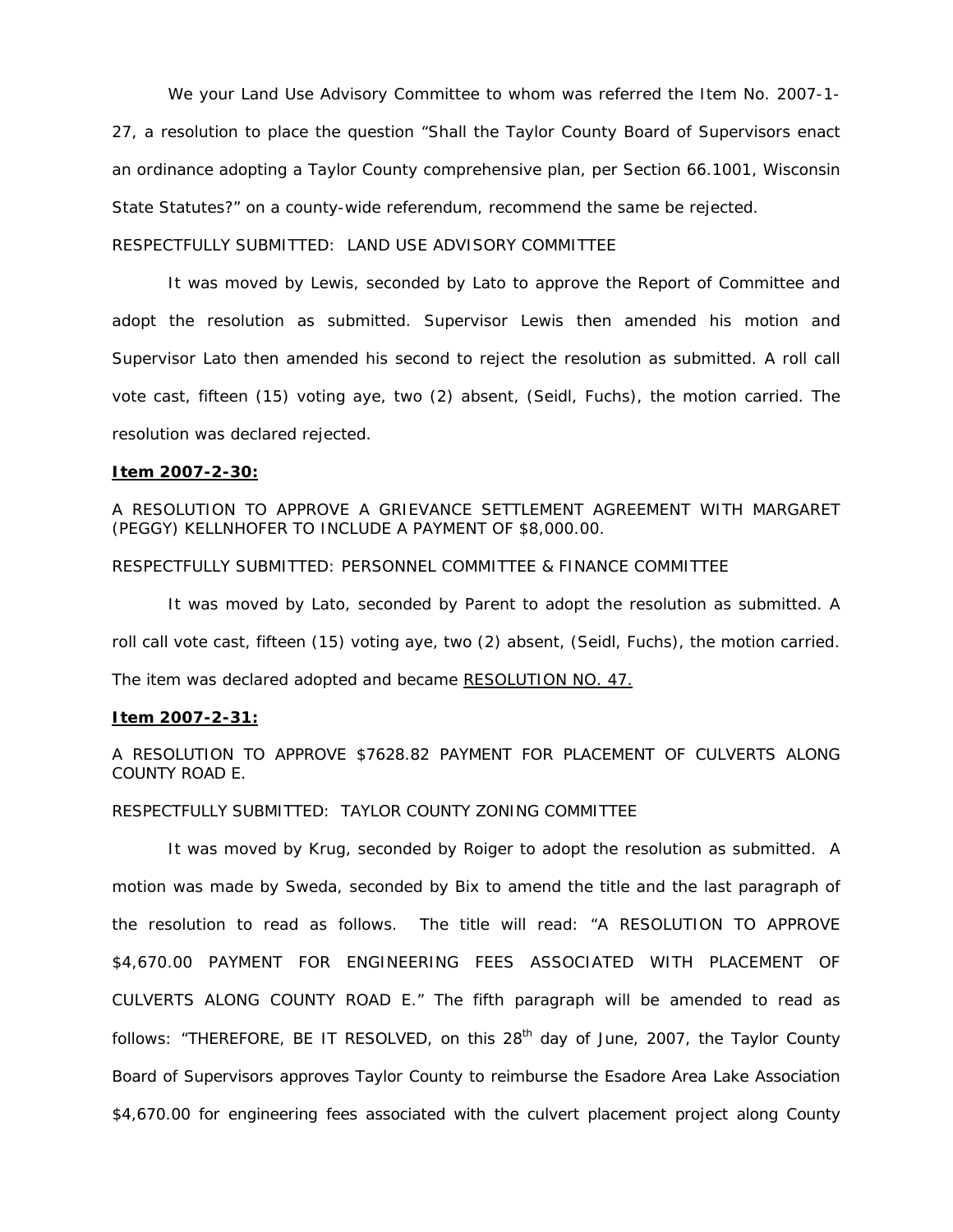Road E. Funds will be transferred from the General Fund Account # 101.00000.0000.2962 into the Sundry Unclassified Account  $# 101.51990.0000.5391$  to pay for the engineering fees." A motion was made by Parent to reject the resolution. There was no second. A roll call vote was cast to approve the amendment, eleven (11) voting aye, four (4) voting no (Zenner, Thums, Lewis, Parent), two (2) absent, (Seidl, Fuchs), the motion carried. The original motion as amended, was voted on. A roll call vote cast, ten (10) voting aye, five (5) voting no, (Zenner, Bizer, Thums, Lewis, Parent), two (2) absent, (Seidl, Fuchs), the motion carried. The item was declared adopted and became RESOLUTION NO. 48.

#### **Item 2007-2-32:**

A RESOLUTION FOR APPROVAL OF TAYLOR COUNTY SOIL AND WATER CONSERVATION STANDARDS FOR THE FARMLAND PRESERVATION PROGRAM.

# RESPECTFULLY SUBMITTED: TAYLOR COUNTY LAND CONSERVATION COMMITTEE

 It was moved by Bix, seconded by Lato to adopt the resolution as submitted. A unanimous vote cast, the motion carried. The item was declared adopted and became RESOLUTION NO. 49.

#### **Item 2007-2-33:**

# A RESOLUTION AMENDING RESOLUTION 69 ADOPTED ON JANUARY 16, 2002, WHICH WAS THE SIX YEAR STATEMENT OF PROJECT INTENTIONS AT THE TAYLOR COUNTY AIRPORT.

# RESPECTFULLY SUBMITTED: AIRPORT COMMITTEE & FINANCE COMMITTEE

 It was moved by Werner, seconded by Albrecht to adopt the resolution as submitted. John Werner invited Beth Massey from Ayres Associates and Lester Lewis invited Jim Wood, Airport Manager, to speak to the board regarding the resolution. A motion was made by Sweda, seconded by Lato to amend the third paragraph of the resolution to read as follows. The third paragraph will be amended by adding the following sentence at the end of the paragraph: "The authorization to expend the additional funding of up to \$600,000.00 will be from the General Fund." Supervisor Lewis called for the question. Supervisor Krug called for point of order to discuss the resolution further. Permission granted. A roll call vote was cast to approve the amendment, fifteen (15) voting aye, two (2) absent, (Seidl, Fuchs), the motion carried. The original motion as amended, was voted on. A roll call vote cast, fifteen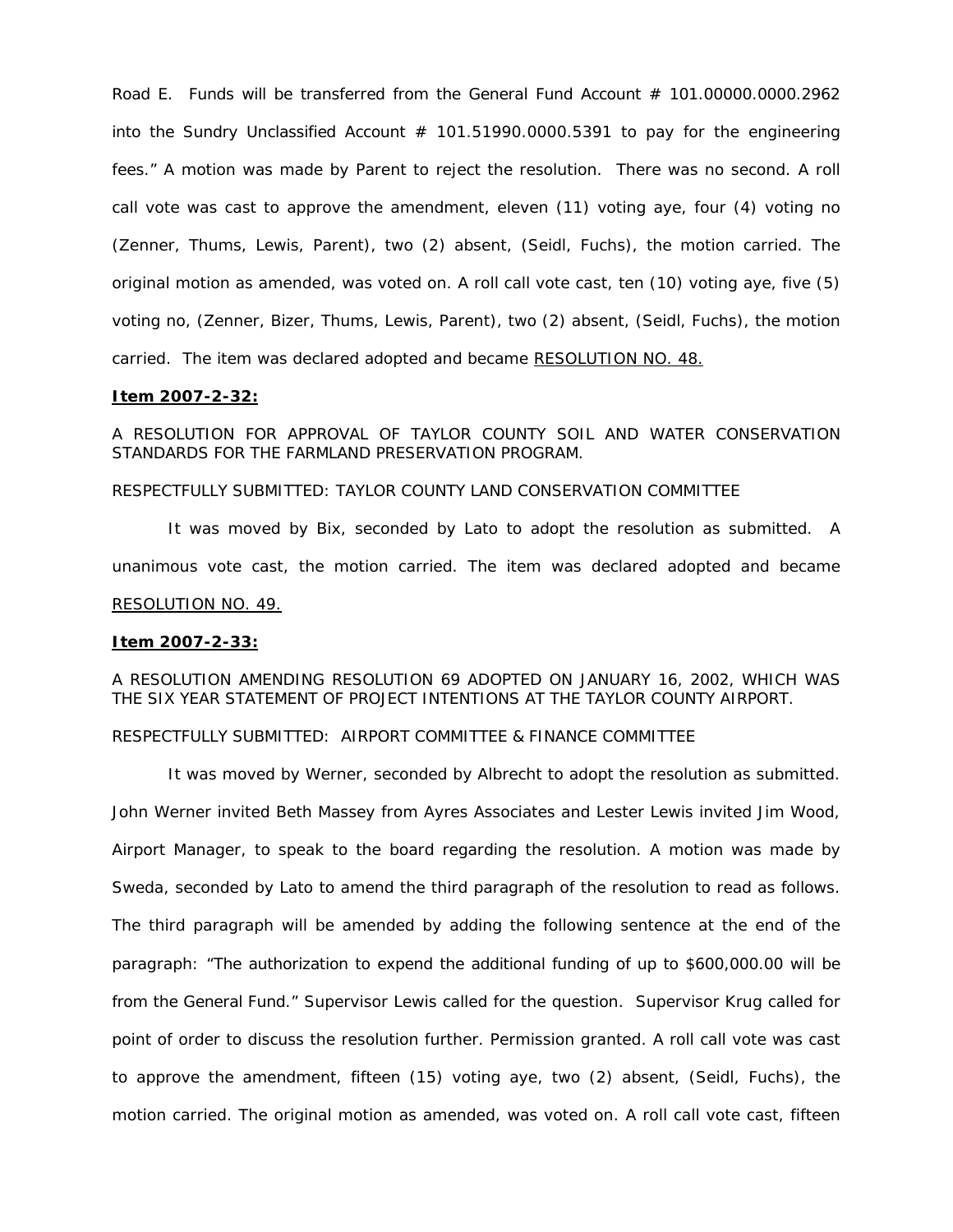(15) voting aye, two (2) absent, (Seidl, Fuchs), the motion carried. The item was declared adopted and became RESOLUTION NO. 50. Supervisors Thums and Southworth wanted to go on record by saying that they were opposed to condemnation of property required for the project.

#### **Item 2007-2-34:**

A RESOLUTION AMENDING RESOLUTION 101 ADOPTED ON FEBRUARY 7, 1996, THAT SET ASIDE A PARCEL OF LAND LOCATED AT THE TAYLOR COUNTY AIRPORT PRESERVING ITS NATURAL ELEMENTS AND ECOLOGICAL FUNCTIONS AS A WETLAND COMPENSATORY SITE.

RESPECTFULLY SUBMITTED: TAYLOR COUNTY AIRPORT COMMITTEE

 It was moved by Parent, seconded by Werner to adopt the resolution as submitted. John Werner invited Jim Wood, Airport Manager, to speak to the board regarding the resolution. A unanimous vote cast, the motion carried. The item was declared adopted and became RESOLUTION NO. 51.

#### **Item 2007-2-35:**

A RESOLUTION REQUESTING POWER LINE IMPACT FEES FOR PARTIAL FUNDING OF A PAVILION TO BE CONSTRUCTED AT THE PERKINSTOWN PARK IN THE TOWN OF GROVER.

#### RESPECTFULLY SUBMITTED: FINANCE COMMITTEE

 It was moved by Lewis, seconded by Parent to adopt the resolution as submitted. A roll call vote cast, eleven (11) voting aye, four (4) voting no, (Albrecht, Bizer, Thums, Zenner), two (2) absent, (Seidl, Fuchs), the motion carried. The item was declared adopted and became RESOLUTION NO. 52.

#### **Item 2007-2-36:**

A RESOLUTION TO FREEZE SPENDING OF POWER LINE IMPACT FEES FOR TWO YEARS AND FOLLOWING THE TWO YEAR FREEZE TO USE ONLY THE INTEREST FROM THE REMAINING TOTAL FOR APPROVED PROJECTS.

#### RESPECTFULLY SUBMITTED: FINANCE COMMITTEE

 It was moved by Southworth, seconded by Zenner to adopt the resolution as submitted. It was then moved by Lewis, seconded by Sweda, to table the resolution. A unanimous vote cast, the motion carried. The item was tabled.

 It was moved by Bix, seconded by Albrecht to adjourn subject to the call of the Chair. A unanimous vote cast, the motion carried. The meeting adjourned at 11:50 a.m.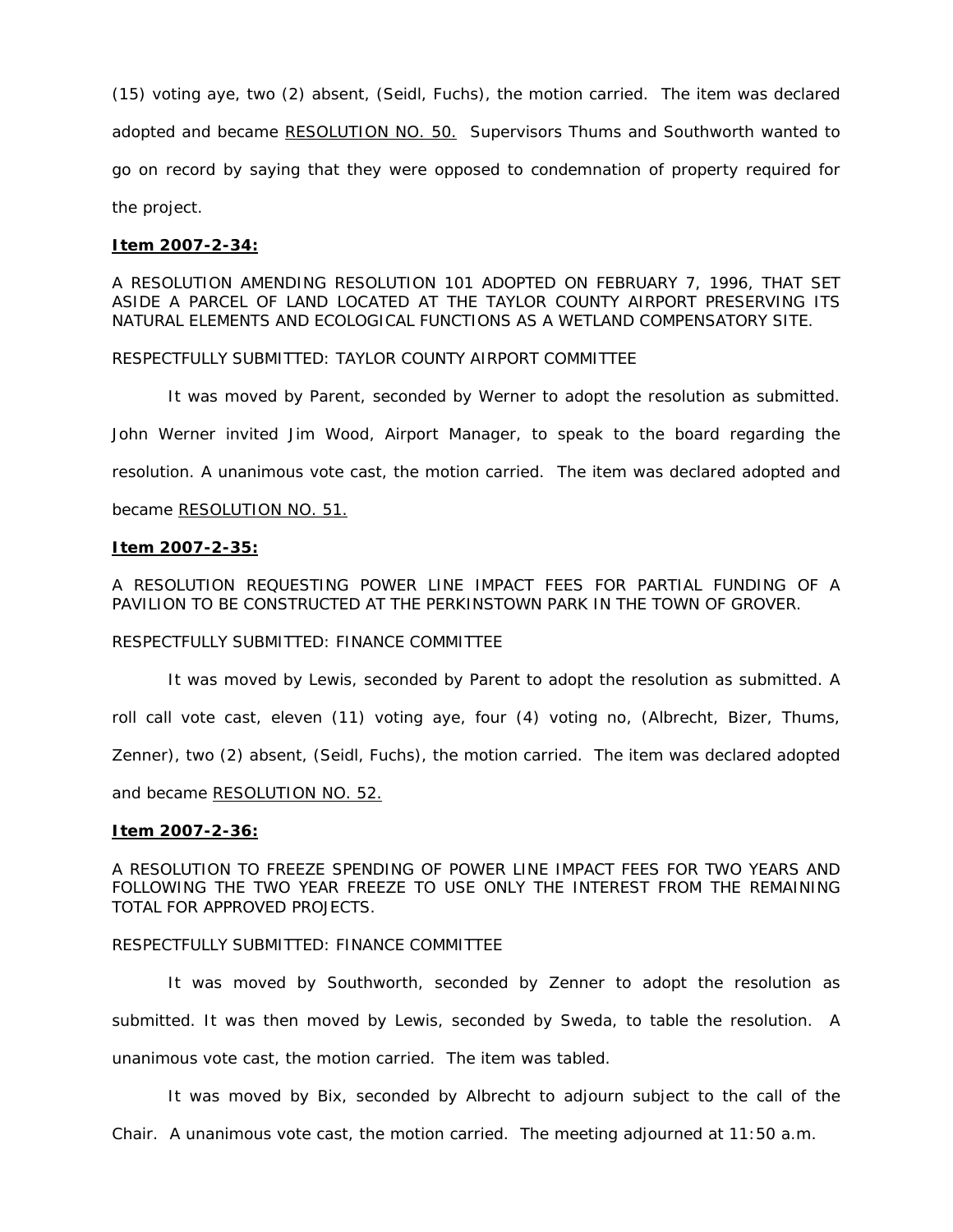Bruce P. Strama Taylor County Clerk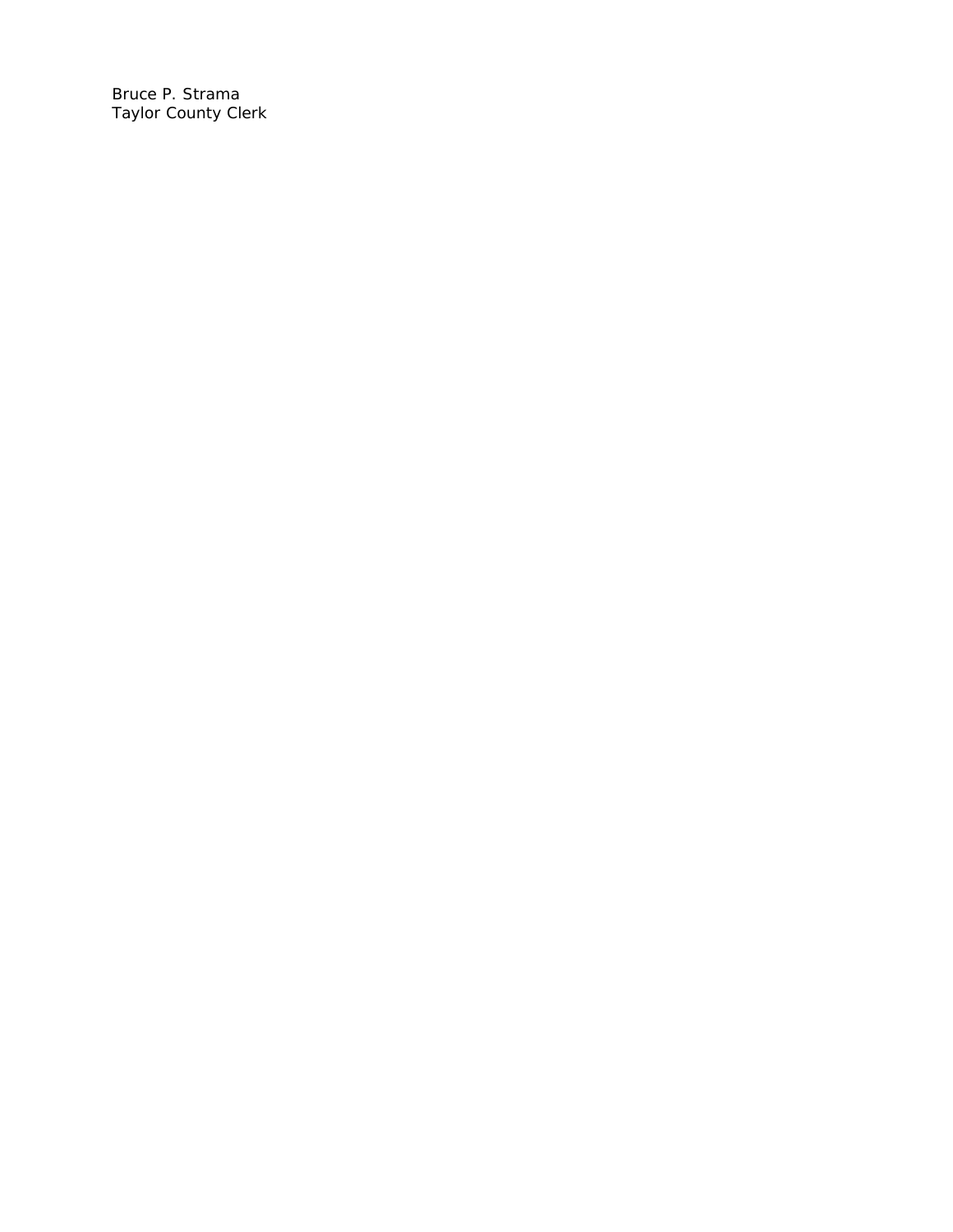# **TAYLOR COUNTY BOARD OF SUPERVISORS TUESDAY, APRIL 17, 2007 10:15 A.M.**

 The Taylor County Board of Supervisors was called to order at 10:15 a.m. by Chairman Jim Metz on Tuesday, April 17, 2007, in the Third Floor County Board Room, Taylor County Courthouse, 224 South Second Street, Medford, WI 54451.

 The Prayer of Divine Guidance was given by Father Gerard Willger, Holy Rosary Catholic Church, Medford, WI. The Pledge of Allegiance was led by Supervisor George Southworth. Roll call was answered by sixteen members and District 11 vacant. A quorum being present, the Board was declared in session.

#### **Item 2007-1-1:**

APPOINTMENT AND A RESOLUTION TO APPROVE THE APPOINTMENT OF DENNIS FUCHS AS DISTRICT 11 SUPERVISOR FOR THE REMAINDER OF THE CURRENT TERM.

RESPECTFULLY SUBMITTED: JIM METZ, TAYLOR COUNTY BOARD CHAIR

 It was moved by Bix, seconded by Albrecht to adopt the resolution as submitted. A unanimous vote cast, the motion carried. The item was declared adopted and became RESOLUTION NO. 24.

 Dennis Fuchs was sworn in by Judge Gary Carlson and acknowledged his oath of office.

It was moved by Lato, seconded by Bix to approve the minutes of the December 20,

2006 Session as published. A unanimous vote cast, the motion carried.

#### **Item 2007-1-2:**

A RESOLUTION SUPPORTING STATE FUNDING FOR COURT SYSTEM INTERPRETERS.

# RESPECTFULLY SUBMITTED: FINANCE COMMITTEE

 It was moved by Seidl, seconded by Parent to adopt the resolution as submitted. A unanimous vote cast, the motion carried. The item was declared adopted and became RESOLUTION NO. 25.

# **Item 2007-1-3:**

A RESOLUTION EXPRESSING APPRECIATION TO MARY ANN KROPP FOR MANY YEARS OF DEDICATED SERVICE TO THE CITIZENS OF TAYLOR COUNTY.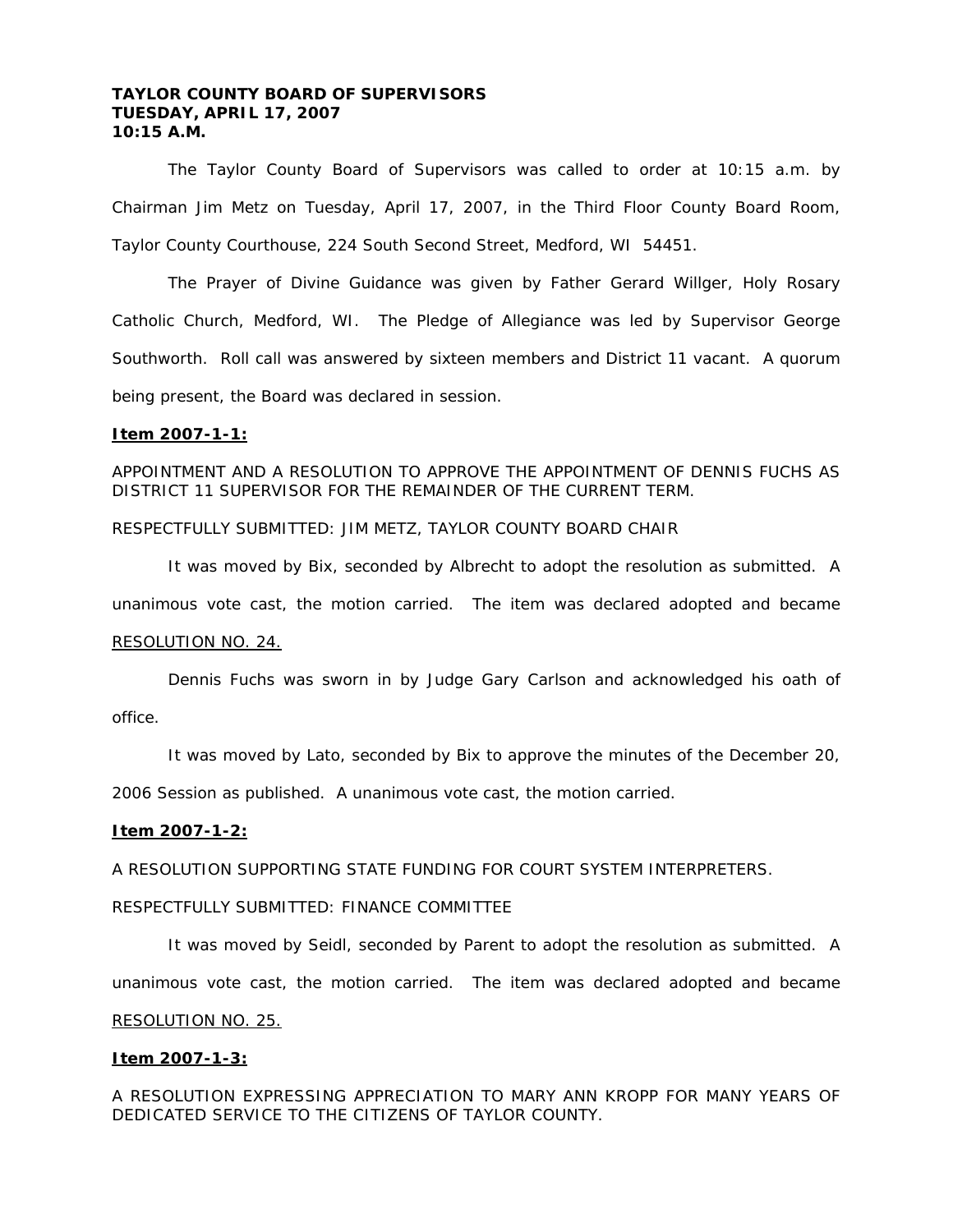# RESPECTFULLY SUBMITTED: JIM METZ, COUNTY BOARD CHAIR

 It was moved by Roiger, seconded by Bix to adopt the resolution as submitted. A unanimous vote cast, the motion carried. The item was declared adopted and became RESOLUTION NO. 26.

# **Item 2007-1-4:**

A RESOLUTION EXPRESSING APPRECIATION TO YVONNE "BONNIE" BAUER FOR MANY YEARS OF DEDICATED SERVICE TO THE CITIZENS OF TAYLOR COUNTY.

RESPECTFULLY SUBMITTED: JIM METZ, COUNTY BOARD CHAIR

It was moved by Krug, seconded by Lato to adopt the resolution as submitted. A

unanimous vote cast, the motion carried. The item was declared adopted and became

# RESOLUTION NO. 27.

# **Item 2007-1-5:**

A RESOLUTION EXPRESSING APPRECIATION TO ROSE STOERZINGER FOR MANY YEARS OF DEDICATED SERVICE TO THE CITIZENS OF TAYLOR COUNTY.

RESPECTFULLY SUBMITTED: HUMAN SERVICES BOARD

It was moved by Bix, seconded by Zenner to adopt the resolution as submitted. A

unanimous vote cast, the motion carried. The item was declared adopted and became

# RESOLUTION NO. 28.

# **Item 2007-1-6:**

A RESOLUTION EXPRESSING APPRECIATION TO PHILIP SULKO FOR MANY YEARS OF DEDICATED SERVICE TO THE CITIZENS OF TAYLOR COUNTY.

# RESPECTFULLY SUBMITTED: AIRPORT COMMITTEE

It was moved by Werner, seconded by Albrecht to adopt the resolution as submitted.

A unanimous vote cast, the motion carried. The item was declared adopted and became

# RESOLUTION NO. 29.

# **Item 2007-1-7:**

A RESOLUTION EXPRESSING APPRECIATION TO EVERETT HALE FOR MANY YEARS OF DEDICATED SERVICE TO THE CITIZENS OF TAYLOR COUNTY.

RESPECTFULLY SUBMITTED: EXECUTIVE COMMITTEE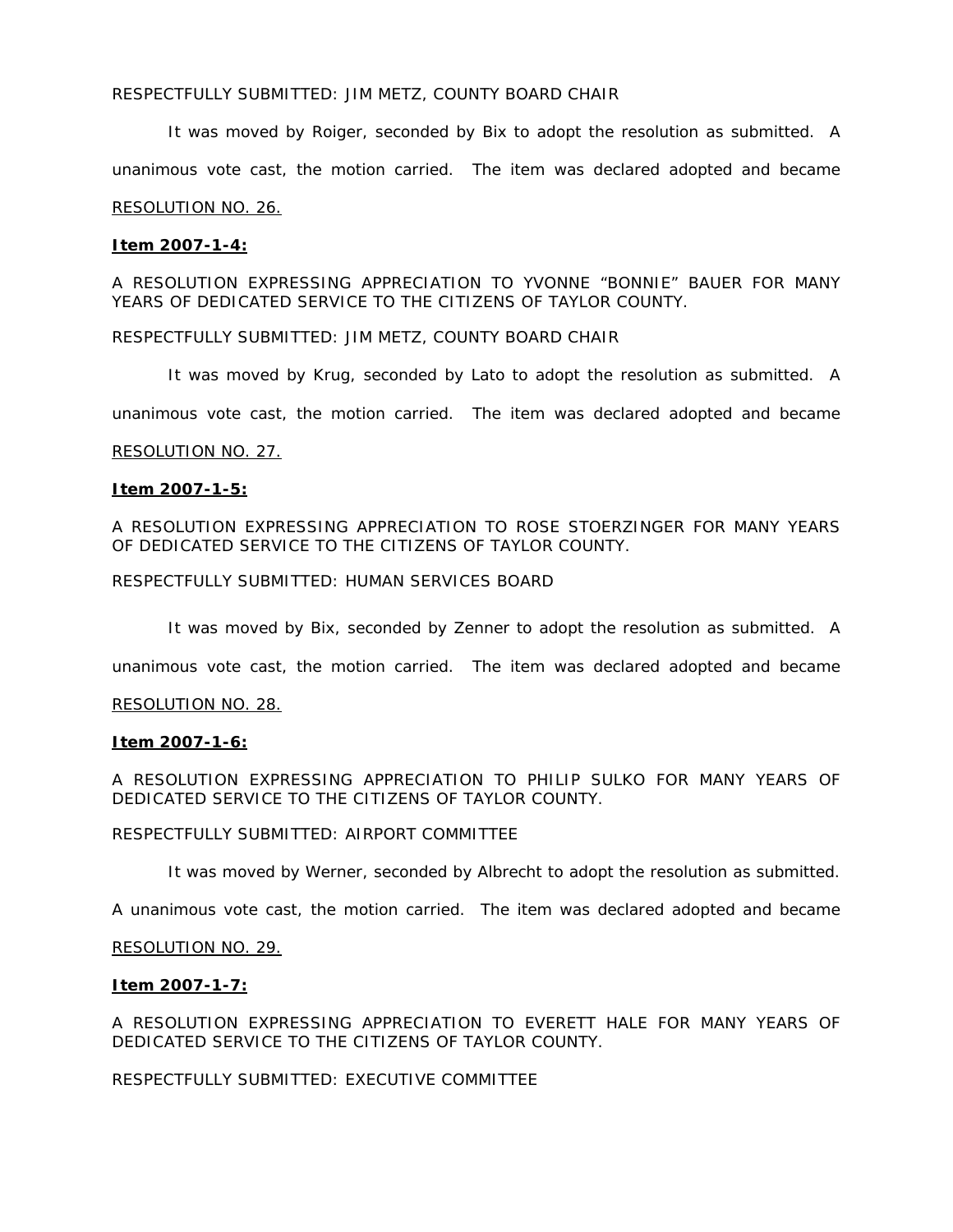It was moved by Beadles, seconded by Lato to adopt the resolution as submitted. A unanimous vote cast, the motion carried. The item was declared adopted and became RESOLUTION NO. 30.

 Chairman Metz presented retirement plaques to Mary Ann Kropp, Rose Stoerzinger, Philip Sulko, and Everett Hale for their years of service to Taylor County.

 Michelle Hartness from United Way's First Call 2-1-1 updated the board on how the First Call 2-1-1 program works and its possible benefits to Taylor County if they become involved in the program. She distributed materials about the program to the County Board members.

The Rules of the Board, Chapter 2 of the Taylor County Code, were presented to the Board for approval. A motion was made by Werner, seconded by Zenner to amend several items in Section 2.08 (19) items (a) through (e) and Section 2.08 (28) items (a) through (g) to read as follows:

(19) **Zoning Committee** to consist of three supervisors.

(a) The committee shall have general responsibility in the areas of land use, zoning, sanitation, and planning as set forth in Chapters 30, 31, 32, and 34 of this Code Chapters 29, 30, 31, 32, 33, 34, and 46, Taylor County Code, and Sections 59.97 and 59.971, Wisconsin State Statutes.

(b) The committee shall employ and supervise a staff to enforce the land use, zoning, sanitation, and planning ordinances of the County within the budgetary limits set by the County Board.

(c) The committee shall administer Chapter 61 of this Code Chapter 61, Taylor County Code, Rural Road and Building Identification.

(d) The committee shall supervise the licensees under Chapter 53 of this Gode Chapter 53, Taylor County Code, and may revoke such licenses pursuant to Section 53.06 of this Code Section 53.06, Taylor County Code.

(e) The committee shall administer Chapter 35 of this Code Chapter 35, Taylor County Code, Airport Height Limitation Zoning.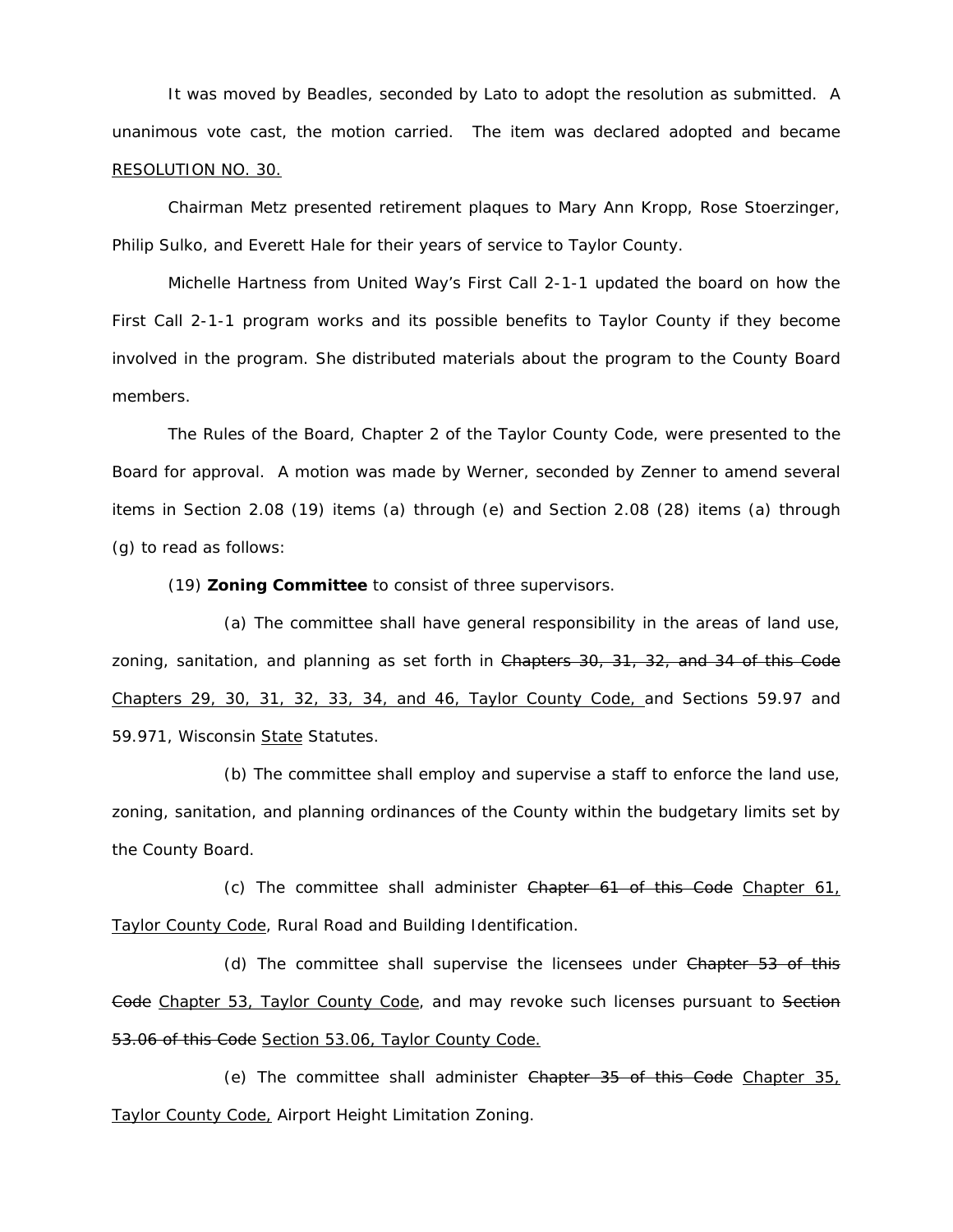In Section 2.08 (28) (a) through (g) change all five occurrences of the words "Smart Growth" to "Land Use". A unanimous vote cast, the motion carried.

A motion was made by Zenner, seconded by Bizer to amend several items in Section 2.06 (2)(c), items 1, 9, and 11 to read as follows:

(c) **Land Conservation Committee** shall consist of the three elected members of the Agriculture and Extension Education Committee created under Taylor County Code 2.06(2)(b) and under Section  $\frac{59.87}{2}$   $\frac{(2)}{59.56}$  (3)(b), Wisconsin State Statutes, and the chairperson of the County Farm Services Agency Committee, or designated member; and may include up to two members who are not members of the County Board (per Section  $92.06$  (2.06 (1)(b)4, Wisconsin State Statutes). Each member of the Land Conservation Committee shall serve a term of 2 years or until a successor is appointed, whichever is longer (per Section 92.06(1)(c), Wisconsin State Statutes).

1. The committee shall have the specific powers and duties outlined in Section 92.07, Wisconsin State Statutes.

9. The committee shall prepare an annual workload allocation plan (per Section 92.08 92.10 (1), Wisconsin State Statutes).

11. The committee is authorized to apply for, receive, and expend funds for projects under Section 23.09, Wisconsin Statutes Sections 23.09 and 92.10, Wisconsin State Statutes, and to plan and execute such projects to the extent that funds are available. This applies to all programs under Section 23.09 Wisconsin Statutes Sections 23.09 and 92.10, Wisconsin State Statutes.

A unanimous vote cast on all items, the motion carried.

A motion was made by Seidl, seconded by Bix to amend Section 2.07 (1)(l) to delete the sentence "Preprinted stationary shall have no personal identification listed." A unanimous vote cast, the motion carried.

A motion was made by Seidl, seconded by Bix to approve the Rules of the Board as amended. A unanimous vote cast, the motion carried.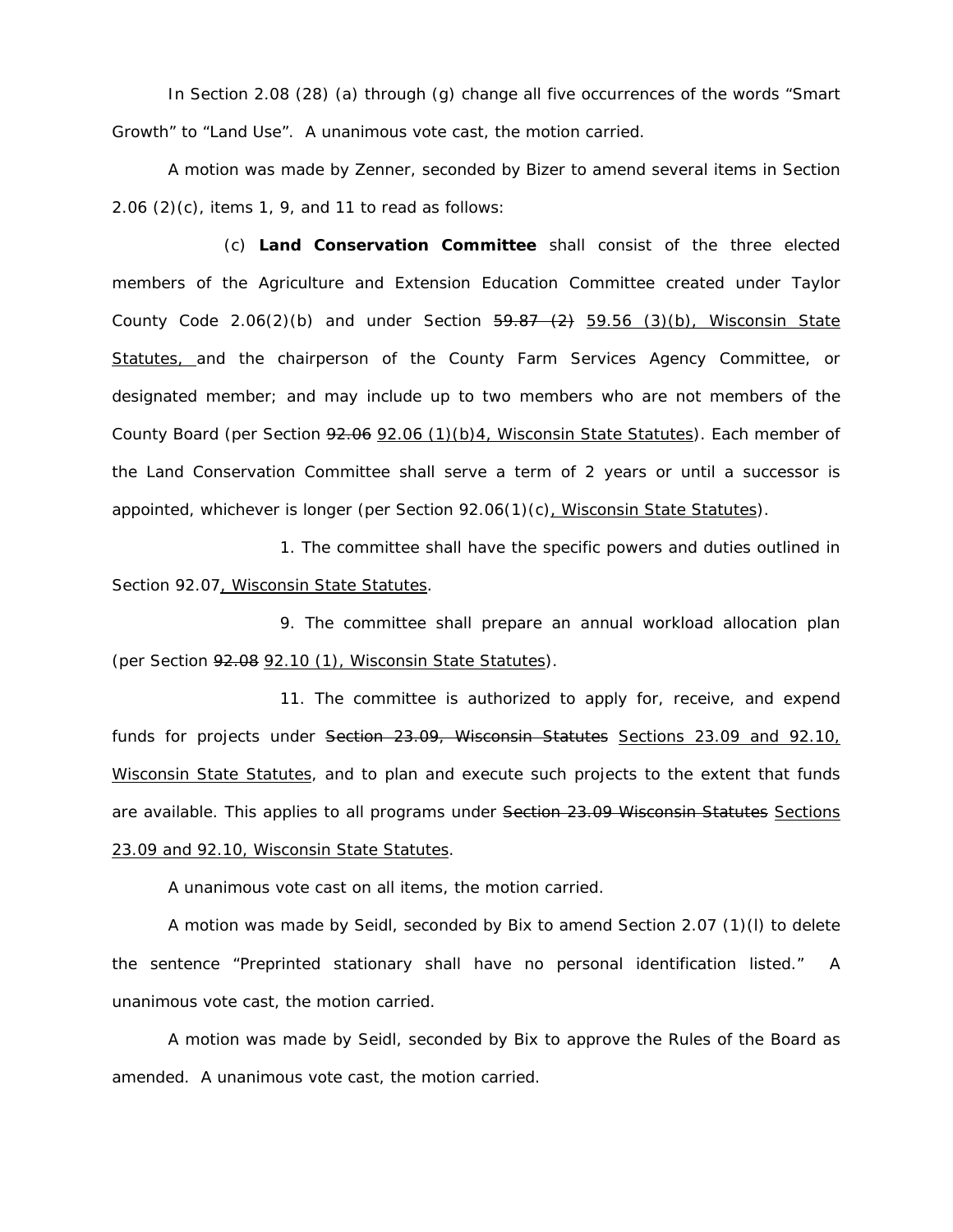Chairman Metz recessed the Board at 10:50 a.m. to allow the Committee on Committee and Rules to meet and make their recommendations on standing committee appointments. Chairman Metz called the Board back into session at 11:05 a.m.

 It was moved by Sweda, seconded by Bix, to approve the Committee on Committee and Rules recommendations to the standing committee appointments as presented with the following changes: Appoint Rollie Thums to the Board of Health to replace Mary Haider. Appoint Dennis Fuchs to the Human Services Board to replace Mary Haider. Appoint Dennis Fuchs to the Zoning Committee to replace Mary Haider. Appoint Dennis Fuchs to the Solid Waste & Recycling Committee to replace Mary Haider. Appoint Tammy Dunlop to the Library Board to replace Sandra Volkmann. Appoint Dennis Fuchs to COP/Long Term Support Advisory Committee to replace Mary Haider. Appoint Dennis Fuchs to Mining Committee to replace Mary Haider. A unanimous vote cast, the motion carried.

The committees are as follows:

**FINANCE COMMITTEE**: Fred Parent, Chair; Chuck Zenner; Joe Sweda; Allen Beadles; James G. Seidl

**COMMITTEE ON COMMITTEE AND RULES**: Jim Metz, Chair; Joe Sweda; Wayne Lato; Diane Albrecht; John Werner III; Fred Parent

**PERSONNEL COMMITTEE:** Fred Parent, Chair; Wayne Lato; Lester Lewis; James Seidl; Joe Sweda

**LAW ENFORCEMENT & EMERGENCY SERVICES:** Joe Sweda, Chair; Fred Parent; James G. Seidl; Wayne Lato; John Werner III

**BOARD OF HEALTH:** Lester Lewis, Chair; Mary Bix; Dave Bizer; Rollie Thums; Ed Stroinski; Pat Mertens; Frances Soper; Dr. Walther Meyer

**HUMAN SERVICES BOARD:** James G. Seidl, Chair; Mary Bix; Dave Bizer; George Southworth; Dennis Fuchs; David Krug; Rose Madlon; Eugene Roush; Vicky Duffy

**FORESTRY & RECREATION COMMITTEE:** Chuck Zenner, Chair; Dave Bizer; Mike Roiger

**ZONING COMMITTEE:** John Werner III, Chair; George Southworth; Dennis Fuchs

**SOLID WASTE & RECYCLING COMMITTEE:** John Werner III, Chair; George Southworth; Dennis Fuchs; Edward Stroinski; Lawrence Ziembo; Barbara Kallenbach; John Fales; Larry Peterson, ex officio; Arlen Albrecht, ex officio

**LAND INFORMATION COMMITTEE:** Allen Beadles, Chair; Lester Lewis; David Krug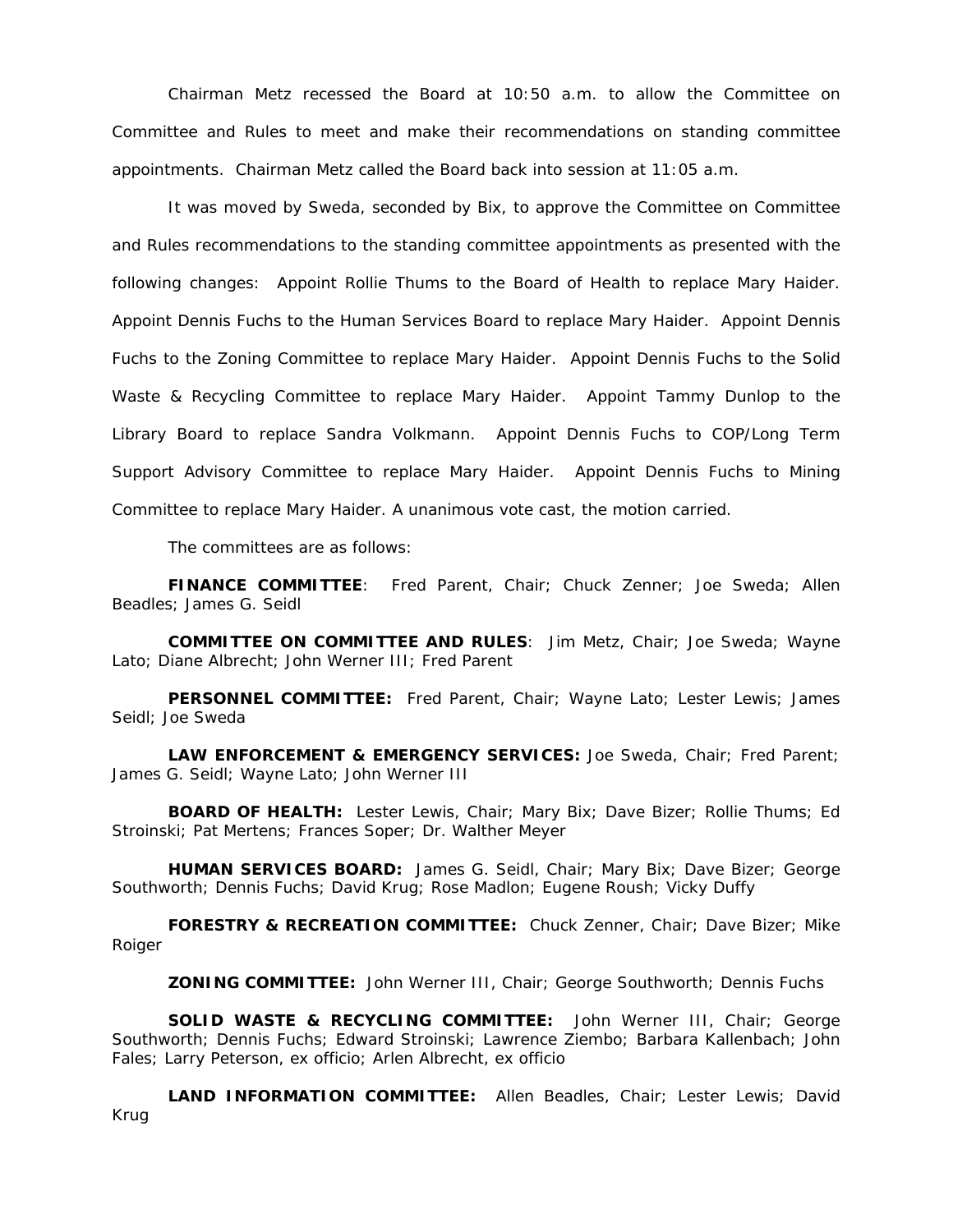**BUILDINGS, GROUNDS & PARKS COMMITTEE:** Diane Albrecht, Chair; Mary Bix; Chuck Zenner; Bruce Strama, ex officio

**COMMISSION ON AGING:** George Southworth, Chair; Diane Albrecht; Marguerite Klingbeil; Judy Troyk; Paula Dubiak; Charlotte Brooks; Mary Redman; Gerald Albers; Ben Yanko; Diane Niggemann, ex officio

**EDUCATION COMMITTEE:** Mary Bix, Chair; Rollie Thums; David Krug

**INFORMATION TECHNOLOGY COMMITTEE:** Mary Bix, Chair; James G. Seidl; Dave Bizer; Carmen Thiede; Allen Poehnelt; Melissa Weinke, ex officio

**AIRPORT COMMITTEE:** John Werner III, Chair; Diane Albrecht; Fred Parent; Gary Machon; Roger Emmerich

**HOUSING AUTHORITY:** Charles Webster, Chair; Tammy Mann; George Southworth; Allen Beadles; Joe Tomandl; Barbara Schmitz

**TOURISM COMMITTEE:** Allen Beadles, Chair; Diane Albrecht; Mike Roiger; Krist Punzel; Paul Webb; Vicky Wagner-Pritzl; Carol Mudgett; Arlen Albrecht, ex officio; Bruce Strama, ex officio

**RAILS-TO-TRAILS COMMISSION:** John Werner III, Chair; Dave Lemke; Marvin Kuenne; Don Albers; Bob Meyer, alternate

**TRAFFIC SAFETY COMMISSION:** Tom Toepfer; Bruce Daniels; Nick Synol; Tim Mason, Dist. 6 Hwy Eng; Douglas Notbohm, Dist. 6 State Patrol; Ron Bohn; Karl Kelz; Dorothy Falasky; James G. Seidl; Diane Niggemann; Patti Nelles, DOT; Michael Wellner; Ted Bever; Steve Russ

**VETERANS SERVICE COMMITTEE:** James G. Seidl, Chair; George Southworth; Rollie Thums

**VETERANS SERVICE COMMISSION:** Barry Anderson; Alton Seeger; Rev. Warren Behling

**CEP REPRESENTATIVE:** Allen Beadles; Rollie Thums, Alternate

**CO REP. TO NWRP COMMISSION:** Allen Beadles; George Southworth, Alternate

**INDIANHEAD COMMUNITY ACTION AGENCY:** Wayne Lato; Rollie Thums, Alternate

**LOCAL EMERGENCY PLANNING COMM.:** James G. Seidl, Chair; Bruce Daniels; Don Albers; Larry Peterson; Kathy Danen; Mike Danen; Patty Krug; Scott Lindow; Ron Bohn; Tom Toepfer; Mark Kind; Michael Schaefer; Lois Ristow; Sue Faber; Harry Sweda; Patrick Rose; Brian Krug; John Fales; Russ Bullis; Mary Williams; Carol O'Leary; Tom Tallier

**LIBRARY BOARD:** James G. Seidl, Chair; Joe Greget; Shirley Lemke; Donna Walbeck; Tammy Dunlop; Eileen Grunseth; Kathleen Fierke

**ECONOMIC DEVELOPMENT COMMITTEE:** Jim Metz, Chair; Fred Parent; Mike Wellner; Jim Whelan; Bill Wisniewski; Larry Ziembo; Randy Mayer; Lester Lewis; Ed Stroinski; Vern Pernsteiner; George Southworth; Bruce Strama, ex officio; Arlen Albrecht, ex officio; Sue Emmerich, ex officio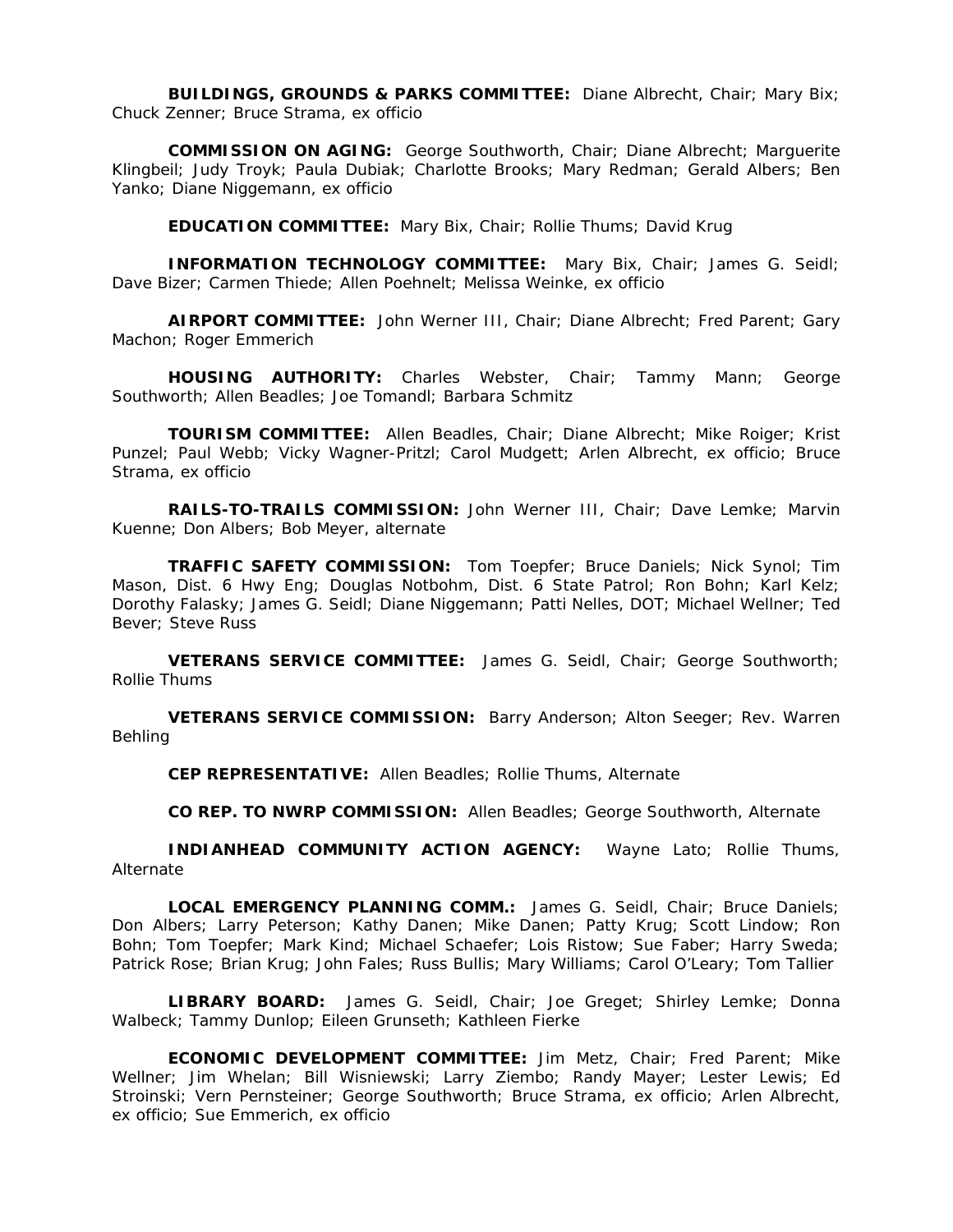# **FAIR BOARD REPRESENTATIVE:** Chuck Zenner

**TRANSPORTATION COORDINATION:** Dave Bizer, Chair; Diane Albrecht; Mike Roiger

**LAND USE ADVISORY COMMITTEE:** John Werner III; Lester Lewis; Tim Peterson; Dan Olson; Ed Stroinski; Patricia Smith; Joe Sweda; Dave Giera; Mike Roiger; Brian Kulas; Terry Schultz; Joyce Balciar; Allan Mueller; Tom Gebert

**FAMILY SUPPORT PROGRAM ADVISORY COMM.:** Julie Nofsinger, Chair; Michelle Bitzer; Doreen Fierke; Kim Lewandowski; Lori Willner; Tina Dahl; Michele Armbrust; Joseph Greget; Sally Toepfer; Sheri Johnson

**COP/LONG-TERM SUPPORT ADVISORY COMM.:** Shirley Sloniker, Chair; Dennis Fuchs; George Southworth; Ingrid Purvis; Diane Niggemann; Judy Fillmore; Russ Blennert; Reiny Klingbeil; Mary Liegl; Shirley Kleist; Elaine Paulson; Nancy Nelson; Frances Smith; Nancy Doberstein

**W-2 COMMUNITY STEERING COMM.:** Arlen Albrecht, Chair; Dave Hemke; Susan Hady; Father Gerard Willger; Theresa Valenti; Kathy Danen; Jill Koenig; Dan Harrell; Susie Nicks; Beth Carlson; Len Hamman; Sue Emmerich; Kris O'Leary

**MINING COMMITTEE:** Wayne Lato, Chair; Chuck Zenner; Rollie Thums; Lester Lewis; Dennis Fuchs

**BOARD OF ADJUSTMENTS:** Robert Prokop; Ray Mallo; David Krug

**EMERGENCY MEDICAL:** Ron Bohn; Bill Breneman; Tom Toepfer; Harry Sweda

# **Item 2007-1-8:**

A RESOLUTION IN MEMORY OF MARY HAIDER.

RESPECTFULLY SUBMITTED: JIM METZ, COUNTY BOARD CHAIR

It was moved by Thums, seconded by Parent to adopt the resolution as submitted. A

unanimous vote cast, the motion carried. The item was declared adopted and became

# RESOLUTION NO. 31.

# **Item 2007-1-9:**

A RESOLUTION MEMORIALIZING SANDY VOLKMANN AND RECOGNIZING HER SERVICE TO TAYLOR COUNTY.

RESPECTFULLY SUBMITTED: JAMES G. SEIDL, CHAIRMAN, TAYLOR COUNTY LIBRARY BOARD

It was moved by Thums, seconded by Werner to adopt the resolution as submitted.

A unanimous vote cast, the motion carried. The item was declared adopted and became

# RESOLUTION NO. 32.

# **Item 2007-1-10:**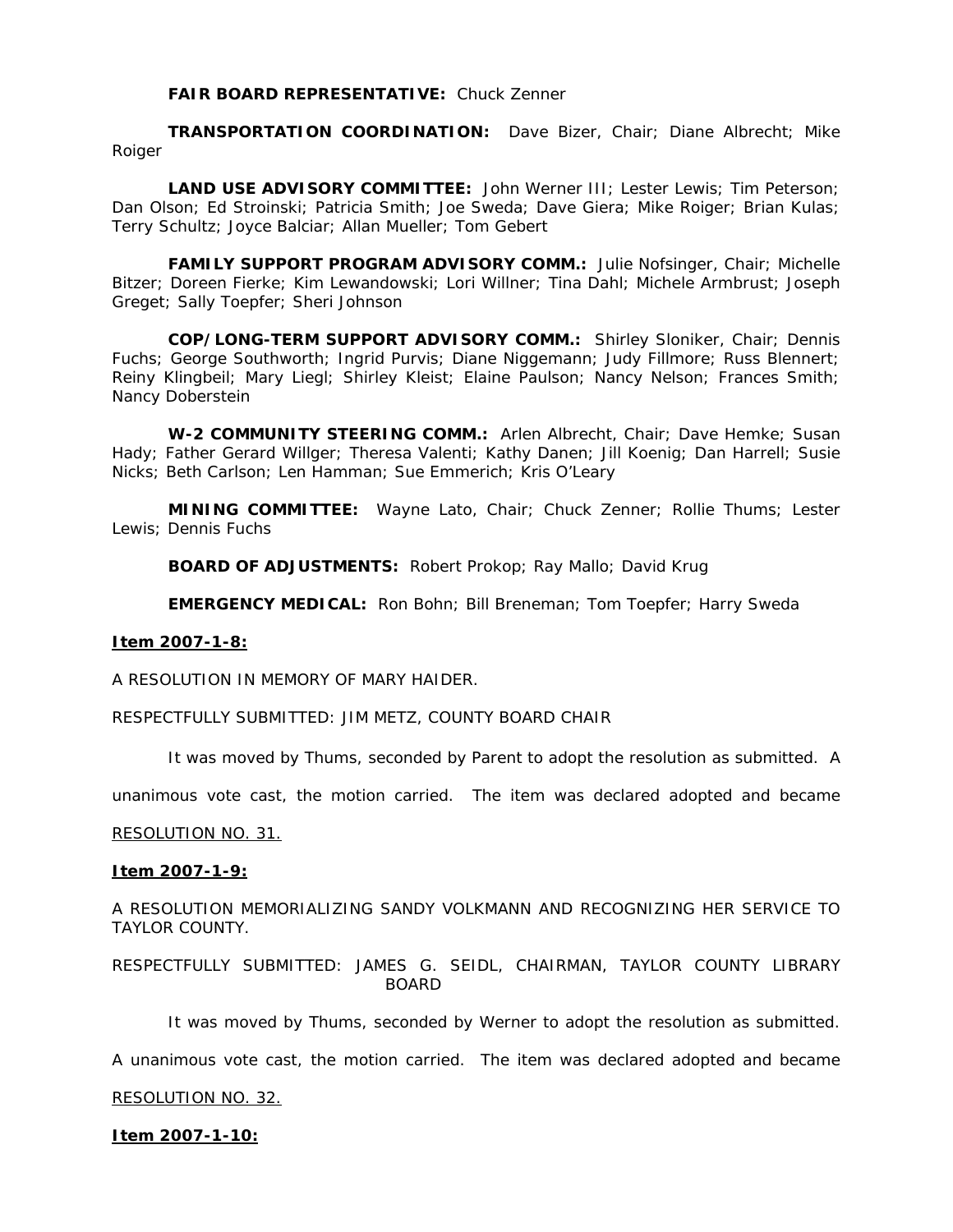# A RESOLUTION IN MEMORY OF FRANK CASIMIR KNUSTA.

#### RESPECTFULLY SUBMITTED: JIM METZ, COUNTY BOARD CHAIR

 It was moved by Sweda, seconded by Seidl to adopt the resolution as submitted. A unanimous vote cast, the motion carried. The item was declared adopted and became RESOLUTION NO. 33.

# **Item 2007-1-11:**

A RESOLUTION TO CHANGE THE NAME OF MUD LAKE IN THE TOWN OF MOLITOR TO CRANBERRY LAKE.

#### RESPECTFULLY SUBMITTED: JIM METZ, COUNTY BOARD CHAIR

 It was moved by Lato, seconded by Lewis to adopt the resolution as submitted. A unanimous vote cast, the motion carried. The item was declared adopted and became RESOLUTION NO. 34.

## **Item 2007-1-12:**

A RESOLUTION TO PROVIDE FINANCIAL SUPPORT OF THE SPIRIT LAKES IMPROVEMENT ASSOCIATION'S DREDGING PROJECT.

RESPECTFULLY SUBMITTED: FINANCE COMMITTEE

 It was moved by Lato, seconded by Thums to adopt the resolution as submitted. It was then moved by Seidl, seconded by Bix to amend the resolution by deleting paragraph six (6) of the resolution "NOW THEREFORE BE IT RESOLVED that the Taylor County Board of Supervisors duly assembled on this 17<sup>th</sup> date of April 2007 agrees to commit \$20,000 of Transmission Line Impact Fees toward the project at this time, with the option to provide additional funds, if needed, upon formal request and approval, not to exceed \$40,000 overall; and"-and inserting the following two (2) paragraphs "NOW, THEREFORE, BE IT RESOLVED that the Taylor County Board of Supervisors, duly assembled this  $17<sup>th</sup>$  day of April 2007, hereby agrees to contribute from the Transmission Line Impact Funds an amount equal to that contributed by Price County toward completion of this project, but not to exceed \$20,000, and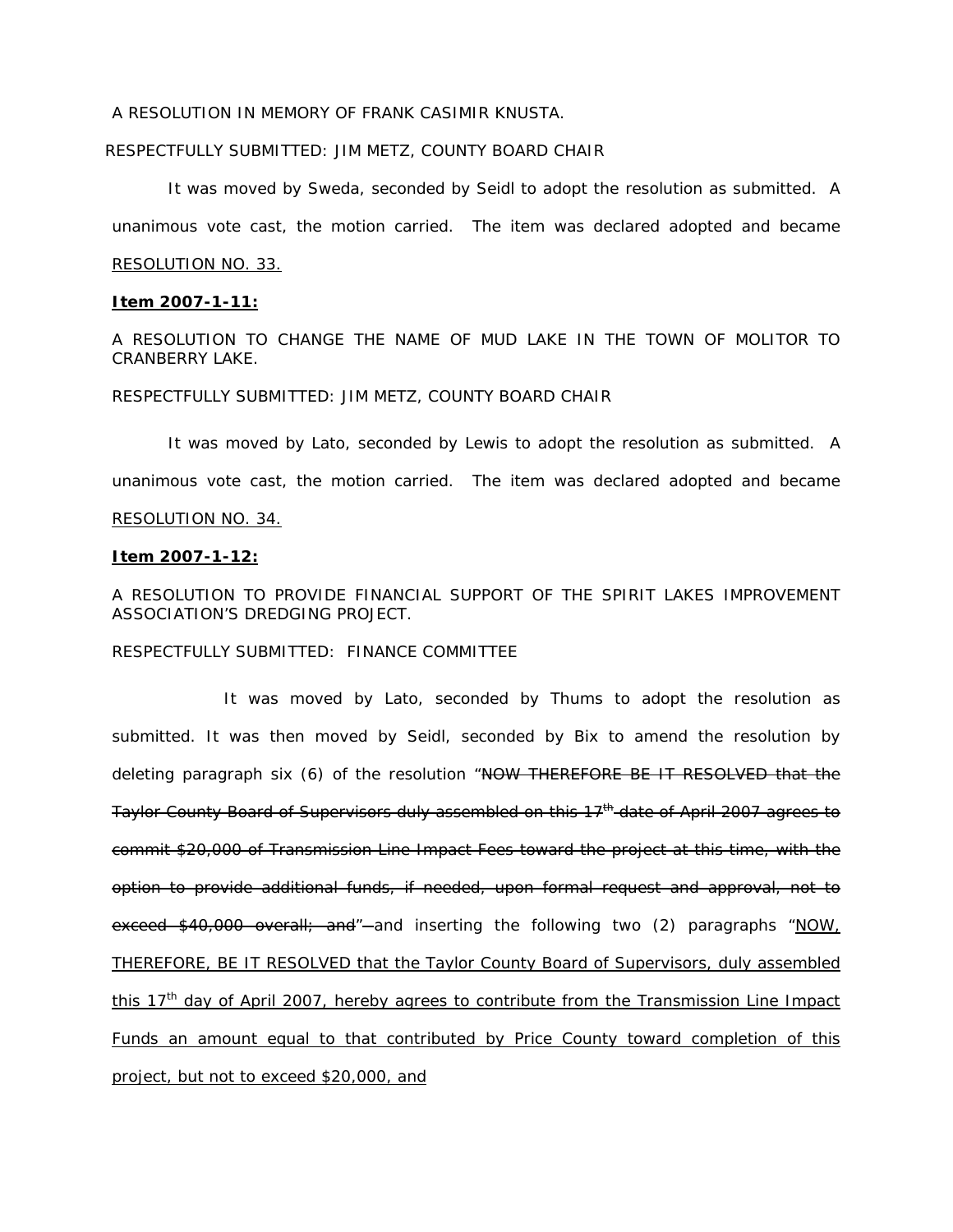BE IT FURTHER RESOLVED that this contribution and disbursal of funds is further contingent upon the project for which they are proposing being completed in compliance with applicable laws, statutes and ordinances.

Several supervisors commented on the amendment. A roll call vote was taken to accept the amendment, twelve (12) voting aye, five (5) voting no, (Parent, Roiger, Southworth, Fuchs, Thums), the motion carried. A roll call vote was then taken to adopt the resolution as amended, thirteen (13) voting aye, four (4) voting no, (Thums, Lewis, Roiger, Southworth), the motion carried. The item was declared adopted and became RESOLUTION NO. 35.

# **Item 2007-1-13:**

# AN ORDINANCE AMENDING CHAPTER 29, TAYLOR COUNTY CODE, FLOODPLAIN ZONING, TAYLOR COUNTY CODE.

RESPECTFULLY SUBMITTED: ZONING COMMITTEE: John Werner, George Southworth

 It was moved by Bix, seconded by Albrecht to adopt the ordinance as submitted. Supervisor Werner introduced Dave Lemke and Larry Peterson to answer questions regarding the ordinance. A roll call vote cast, sixteen (16) voting aye, one (1) voting no (Southworth), the motion carried. The item was declared adopted and became ORDINANCE NO. 538.

# **Item 2007-1-14:**

A RESOLUTION APPROVING THE EXPENDITURE OF ENVIRONMENTAL IMPACT FUNDS TO REPLACE WEATHER WARNING SIRENS IN TAYLOR COUNTY.

RESPECTFULLY SUBMITTED: FINANCE COMMITTEE & LAW ENFORCEMENT & EMERGENCY SERVICES COMMITTEE

 It was moved by Sweda, seconded by Beadles to adopt the resolution as submitted. A roll call vote cast, seventeen (17) voting aye, the motion carried. The item was declared

adopted and became RESOLUTION NO. 36.

# **Item 2007-1-15:**

A RESOLUTION REQUESTING FUNDING FOR A READER-BOARD SIGN TO BE LOCATED AT THE HWY-13 & HWY-64 INTERSECTON IN THE CITY OF MEDFORD ON THE TAYLOR COUNTY FAIRGROUNDS PROPERTY.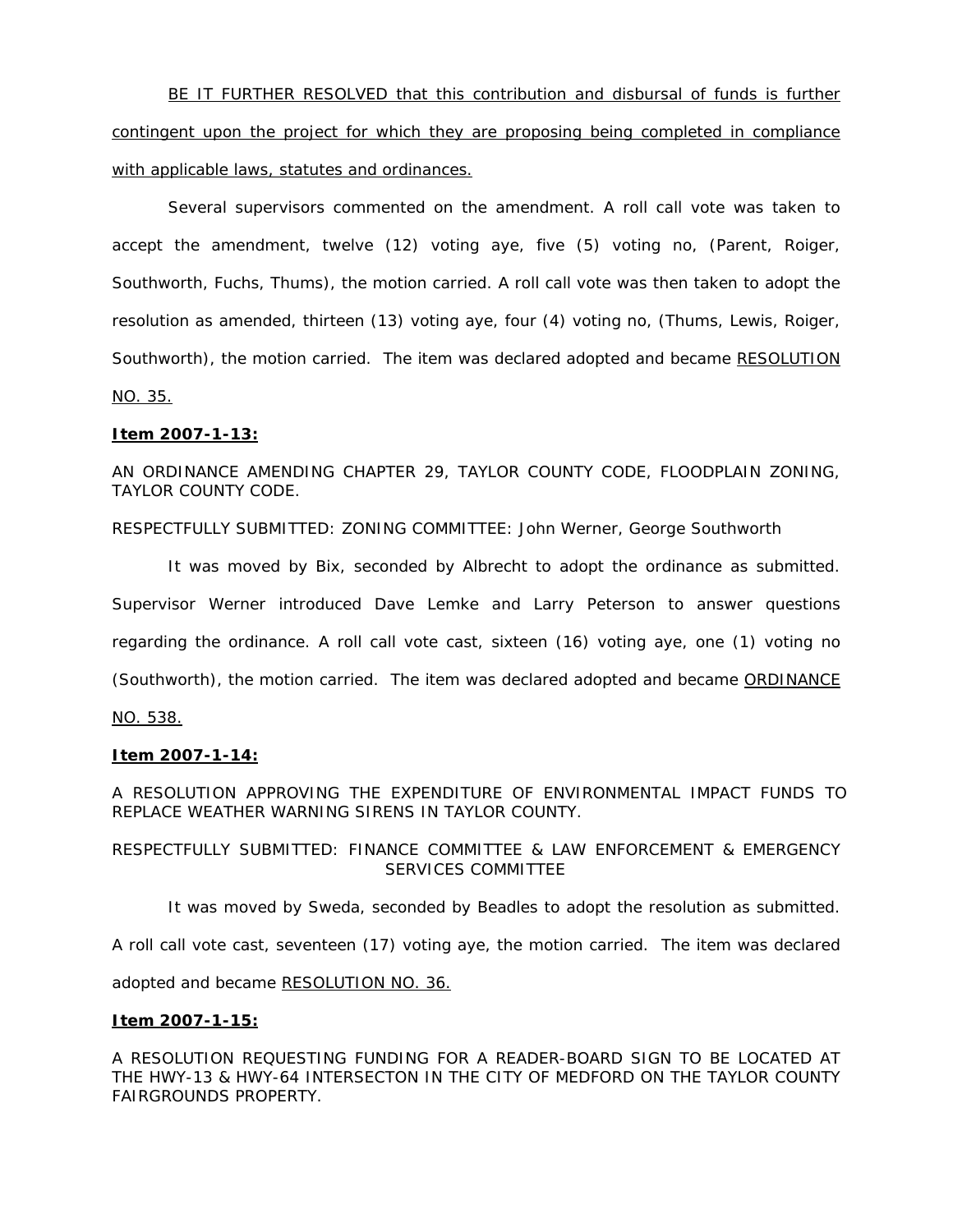# RESPECTFULLY SUBMITTED: TOURISM COMMITTEE, FINANCE COMMITTEE & BUILDING, GROUNDS AND PARKS COMMITTEE

 It was moved by Bix, seconded by Albrecht to adopt the resolution as submitted. Supervisor Roiger introduced Paul Webb and Arlen Albrecht to answer questions about the resolution. It was moved by Lewis, seconded by Fuchs to amend the resolution to offer support up to \$7,000.00. A roll call vote cast, seventeen (17) voting aye, the motion carried. The original motion was then voted on as amended. A roll call vote cast, fourteen (14) voting aye, three (3) voting no (Southworth, Krug, Seidl), the motion carried. The item was declared adopted and became RESOLUTION NO. 37.

Supervisor Parent requested to dispense with the reading of Item No. 2007-1-16.

#### **Item 2007-1-16:**

AN ORDINANCE TO REPEAL AND RECREATE CHAPTER 46, NON-METALLIC MINING RECLAMATION, TAYLOR COUNTY CODE.

RESPECTFULLY SUBMITTED: ZONING COMMITTEE & JIM METZ, COUNTY BOARD CHAIR

 It was moved by Krug, seconded by Werner to adopt the ordinance as submitted. Supervisor Werner introduced Larry Peterson to answer questions about the ordinance. A unanimous vote cast, the motion carried. The item was declared adopted and became ORDINANCE NO. 539.

#### **Item 2007-1-17:**

A RESOLUTION SUPPORTING THE FORMATION OF THE UPPER CHIPPEWA INVASIVE SPECIES COOPERATIVE.

RESPECTFULLY SUBMITTED: LAND CONSERVATION COMMITTEE & FORESTRY & RECREATION COMMITTEE

It was moved by Bix, seconded by Roiger to adopt the resolution as submitted. A

unanimous vote cast, the motion carried. The item was declared adopted and became

#### RESOLUTION NO. 38.

#### **Item 2007-1-18:**

A RESOLUTION APPROVING THE USE OF TRANSMISSION LINE IMPACT FEE (TLIF) FUNDS ON THE MILLER DAM SHELTER EXPANSION PROJECT.

RESPECTFULLY SUBMITTED: BUILDINGS, GROUNDS & PARKS COMMITTEE , FINANCE COMMITTEE, & FORESTRY & RECREATION COMMITTEE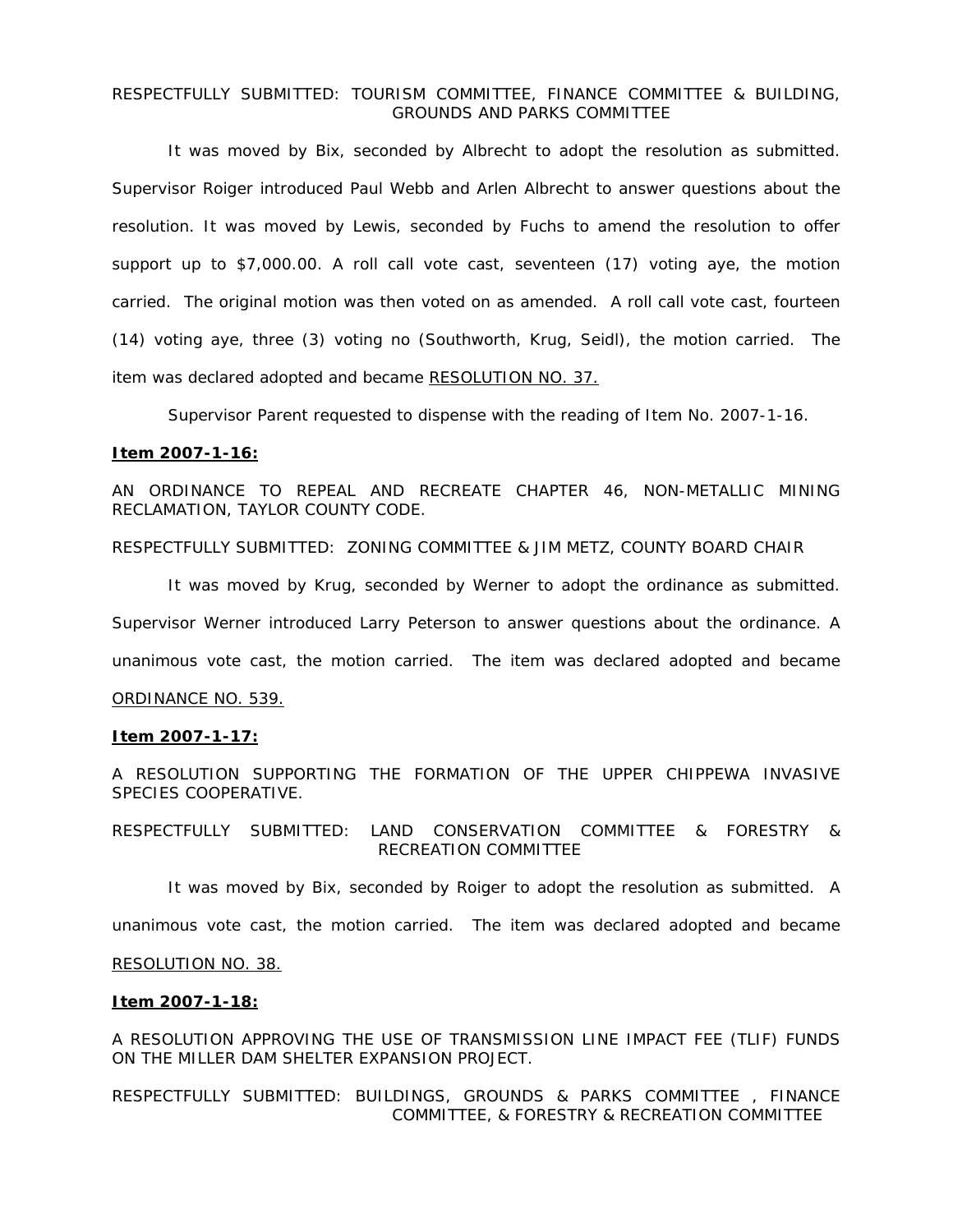It was moved by Lato, seconded by Bizer to adopt the resolution as submitted. A roll call vote cast, seventeen (17) voting aye, the motion carried. The item was declared adopted and became RESOLUTION NO. 39.

#### **Item 2007-1-19:**

A RESOLUTION FOR APPROVAL OF APPLICATION INTO FARMLAND PRESERVATION PROGRAM - STRACK.

RESPECTFULLY SUBMITTED: LAND CONSERVATION COMMITTEE

It was moved by Zenner, seconded by Lato to adopt the resolution as submitted. A

unanimous vote cast, the motion carried. The item was declared adopted and became

#### RESOLUTION NO. 40.

#### **Item 2007-1-20:**

A RESOLUTION FOR APPROVAL OF COUNTY LIBRARY PLAN FOR TAYLOR COUNTY 2007 REVISION.

RESPECTFULLY SUBMITTED: LIBRARY BOARD

It was moved by Seidl, seconded by Bix to adopt the resolution as submitted. A

unanimous vote cast, the motion carried. The item was declared adopted and became

RESOLUTION NO. 41.

#### **Item 2007-1-21:**

A RESOLUTION TO PROVIDE SUPPLEMENTAL AND ADDITIONAL UNITS OF LIFE INSURANCE TO TAYLOR COUNTY EMPLOYEES.

RESPECTFULLY SUBMITTED: PERSONNEL COMMITTEE & FINANCE COMMITTEE

It was moved by Lato, seconded by Lewis to adopt the resolution as submitted. A

unanimous vote cast, the motion carried. The item was declared adopted and became

#### RESOLUTION NO. 42.

#### **Item 2007-1-22:**

AN ORDINANCE TO AMEND SECTION 3.08(1), SPECIAL EMPLOYEES, AND TO REPEAL SECTION 3.20(2), EMPLOYMENT AUTHORIZATION, COUNTY EMPLOYMENT, TAYLOR COUNTY CODE.

RESPECTFULLY SUBMITTED: PERSONNEL COMMITTEE & JIM METZ, COUNTY BOARD CHAIR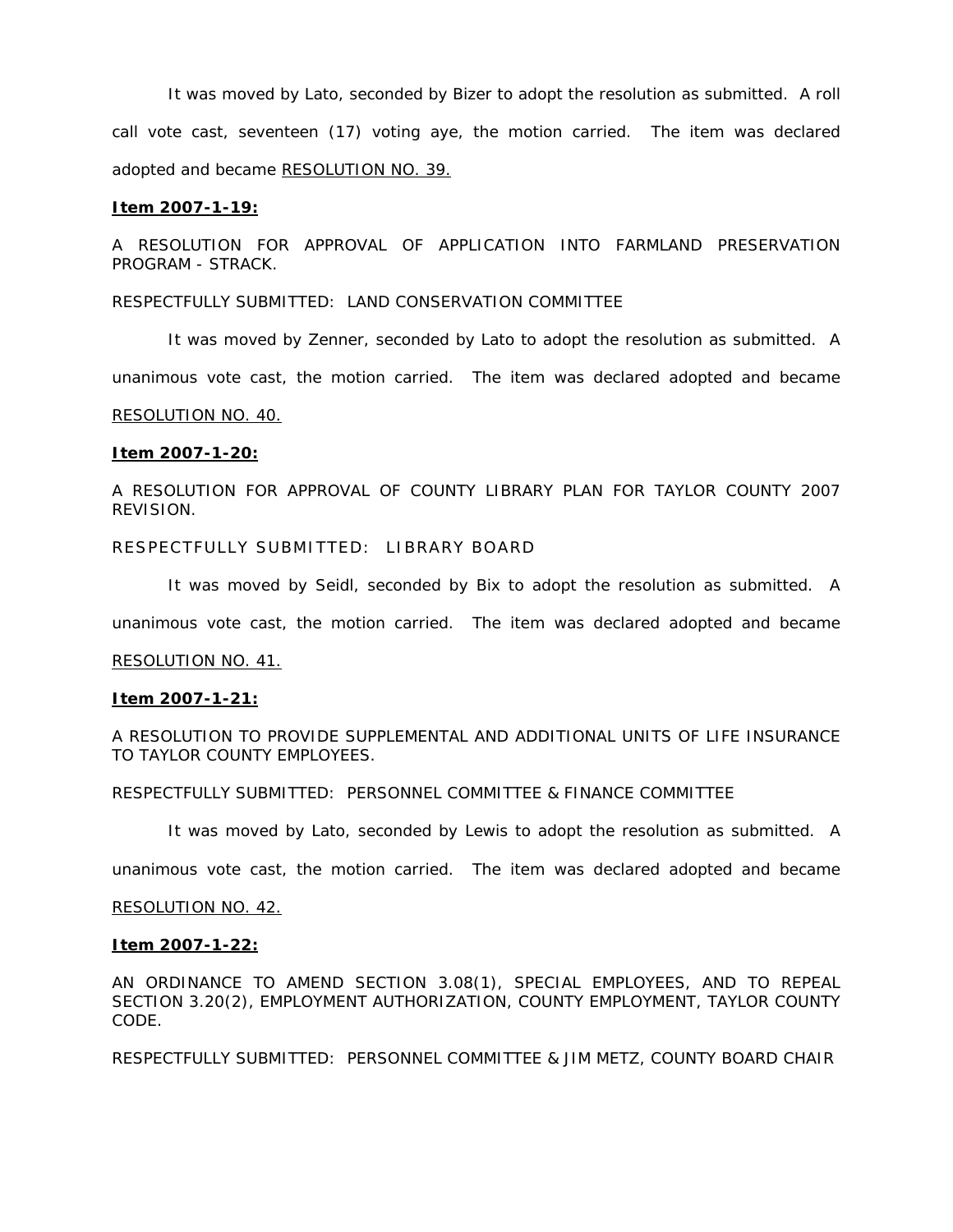It was moved by Bix, seconded by Beadles to adopt the ordinance as submitted. A unanimous vote cast, the motion carried. The item was declared adopted and became ORDINANCE NO. 540.

#### **Item 2007-1-23:**

AN ORDINANCE TO AMEND SECTION 3.13, PROHIBITED ACTIVITIES, COUNTY EMPLOYMENT, TAYLOR COUNTY CODE.

RESPECTFULLY SUBMITTED: PERSONNEL COMMITTEE, INFORMATION TECHNOLOGY COMMITTEE, & JIM METZ, COUNTY BOARD CHAIR

It was moved by Bix, seconded by Seidl to adopt the ordinance as submitted. A

unanimous vote cast, the motion carried. The item was declared adopted and became

# ORDINANCE NO. 541.

#### **Item 2007-1-24:**

AN ORDINANCE TO AMEND SECTION 2.075, VACANCIES, COUNTY BOARD, TAYLOR COUNTY CODE.

RESPECTFULLY SUBMITTED: EXECUTIVE COMMITTEE

It was moved by Beadles, seconded by Bix to adopt the ordinance as submitted. A

unanimous vote cast, the motion carried. The item was declared adopted and became

#### ORDINANCE NO. 542.

Supervisor Sweda requested to dispense with the reading of Item 2007-1-25.

#### **Item 2007-1-25:**

A RESOLUTION TO APPROVE THE NON-PROFESSIONAL EMPLOYEES, LOCAL 3679, BARGAINING AGREEMENT FOR 2007-2008.

RESPECTFULLY SUBMITTED: PERSONNEL COMMITTEE & FINANCE COMMITTEE

It was moved by Seidl, seconded by Bix to adopt the resolution as submitted. A

unanimous vote cast, the motion carried. The item was declared adopted and became

#### RESOLUTION NO. 43.

Supervisor Sweda requested to dispense with the reading of Item No. 2007-1-26.

#### **Item 2007-1-26:**

A RESOLUTION TO APPROVE THE DEPUTY SHERIFF'S BARGAINING AGREEMENT FOR 2007- 2009.

RESPECTFULLY SUBMITTED: PERSONNEL COMMITTEE & FINANCE COMMITTEE